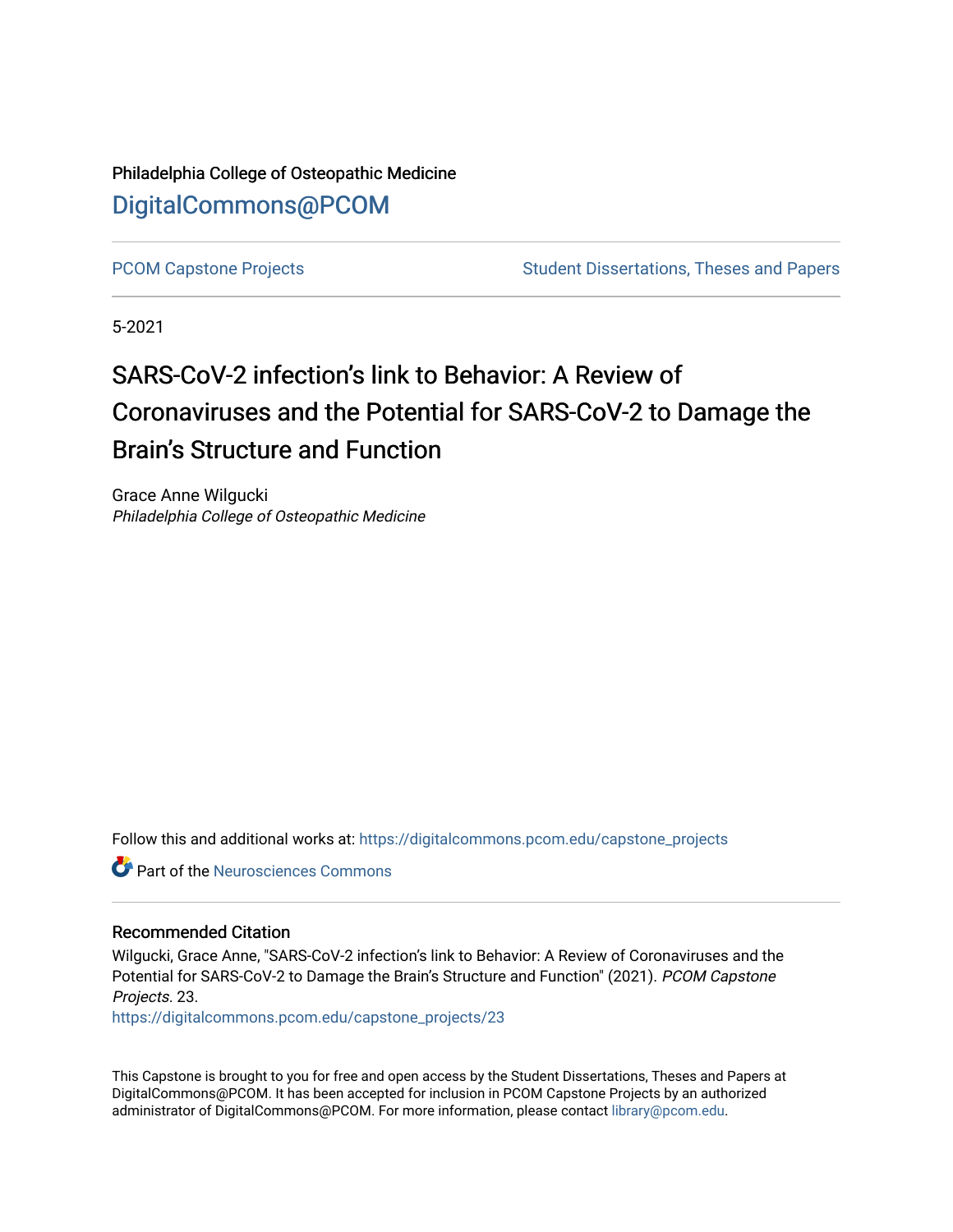Philadelphia College of Osteopathic Medicine Graduate Program in Biomedical Sciences School of Health Sciences

# **SARS-CoV-2 infection's link to Behavior: A Review of Coronaviruses and the Potential for SARS-CoV-2 to Damage the Brain's Structure and Function**

A Capstone in Neurobehavioral Sciences by Grace Anne Wilgucki Copyright 2021 Grace Anne Wilgucki

Submitted in Partial Fulfillment of the Requirements for the Degree of Master of Science in Biomedical Sciences, Neurobehavioral Sciences Concentration

May 2021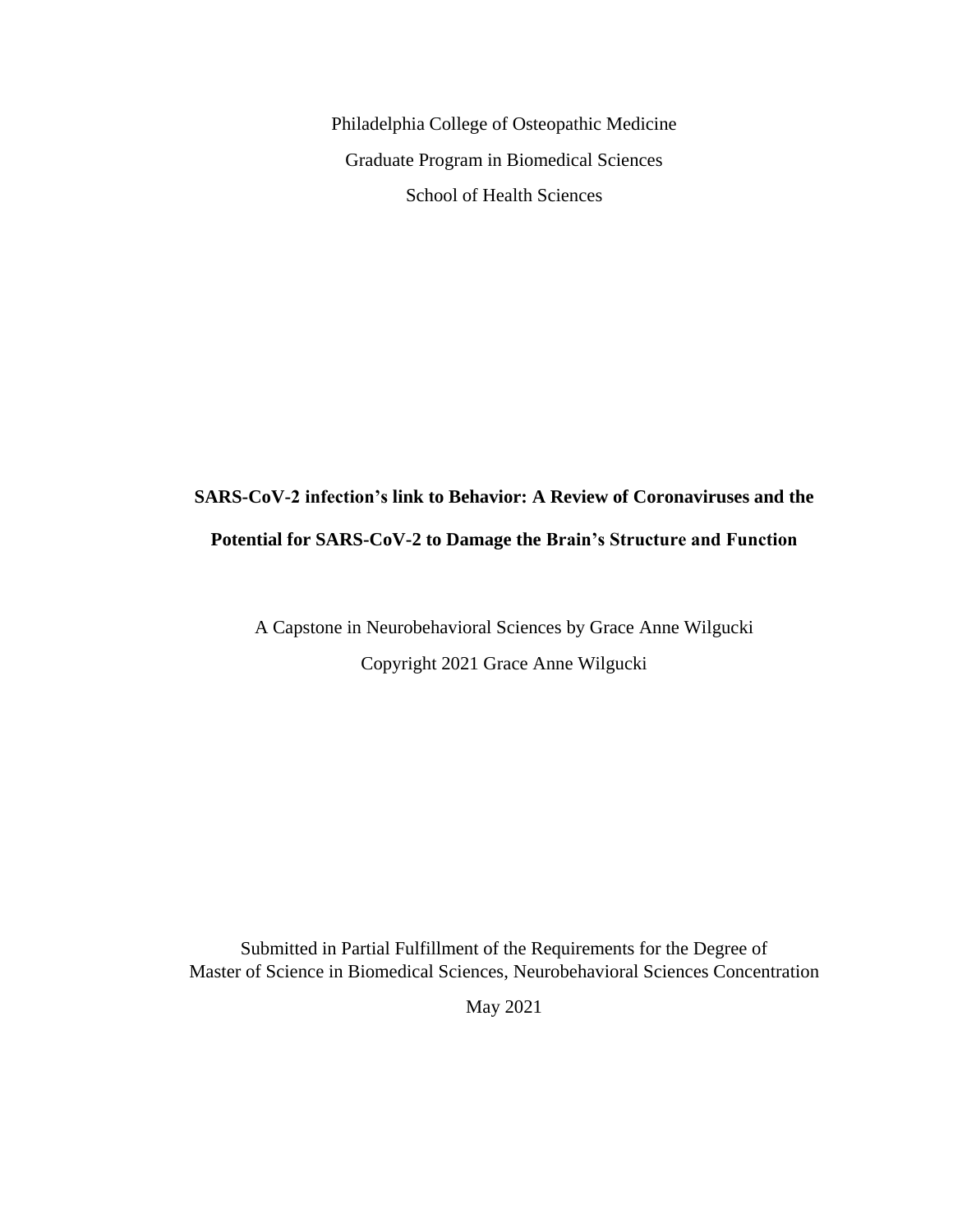# **ABSTRACT**

Human Coronaviruses were discovered in the 1960s and were found to be a cause of the common cold, inducing mild symptoms on those infected (Santacroce et al., 2020). However, due to adaptation and co-evolution, more dangerous variations of Coronaviruses emerged in the early 2000s, causing severe infection of the respiratory tract (Ye et al., 2020). Notably, the outbreaks of severe acute respiratory syndrome (SARS) and Middle East respiratory syndrome (MERS) were devastating, as these HCoVs could inflict respiratory disease that can be fatal (Wong et al., 2016). Most recently, the emergence of a new strain of Human Coronavirus has taken the world by storm. SARS-CoV-2 was discovered in December of 2019 in Wuhan, China, and is responsible for the current global outbreak of the Coronavirus Disease 2019 or COVID-19 (Santacroce et al., 2020). The World Health Organization has declared SARS-CoV-2 as a worldwide public health threat due to its high rate of transmissibility, pathogenicity, morbidity, and mortality (Ye et al., 2020). As of May  $20^{th}$ , 2021, there has been a total of 35,855,010 confirmed cases and 584,975 deaths in the United States alone (Centers for Disease Control and Prevention (CDC), 2021).

The most notable and commonly known symptoms experienced by COVID-19 patients all pertain to respiratory complications, including cough, shortness of breath or difficulty breathing, congestion, and fever (Mao and Jin, 2020). However, recently, there has been growing evidence that SARS-CoV-2 not only ambushes the respiratory system but also may invade the central nervous system (CNS) and give rise to neurological complications (Mao and Jin, 2020). Examples of neurological manifestations that have been documented thus far in COVID-19 patients include anosmia, ageusia, headache,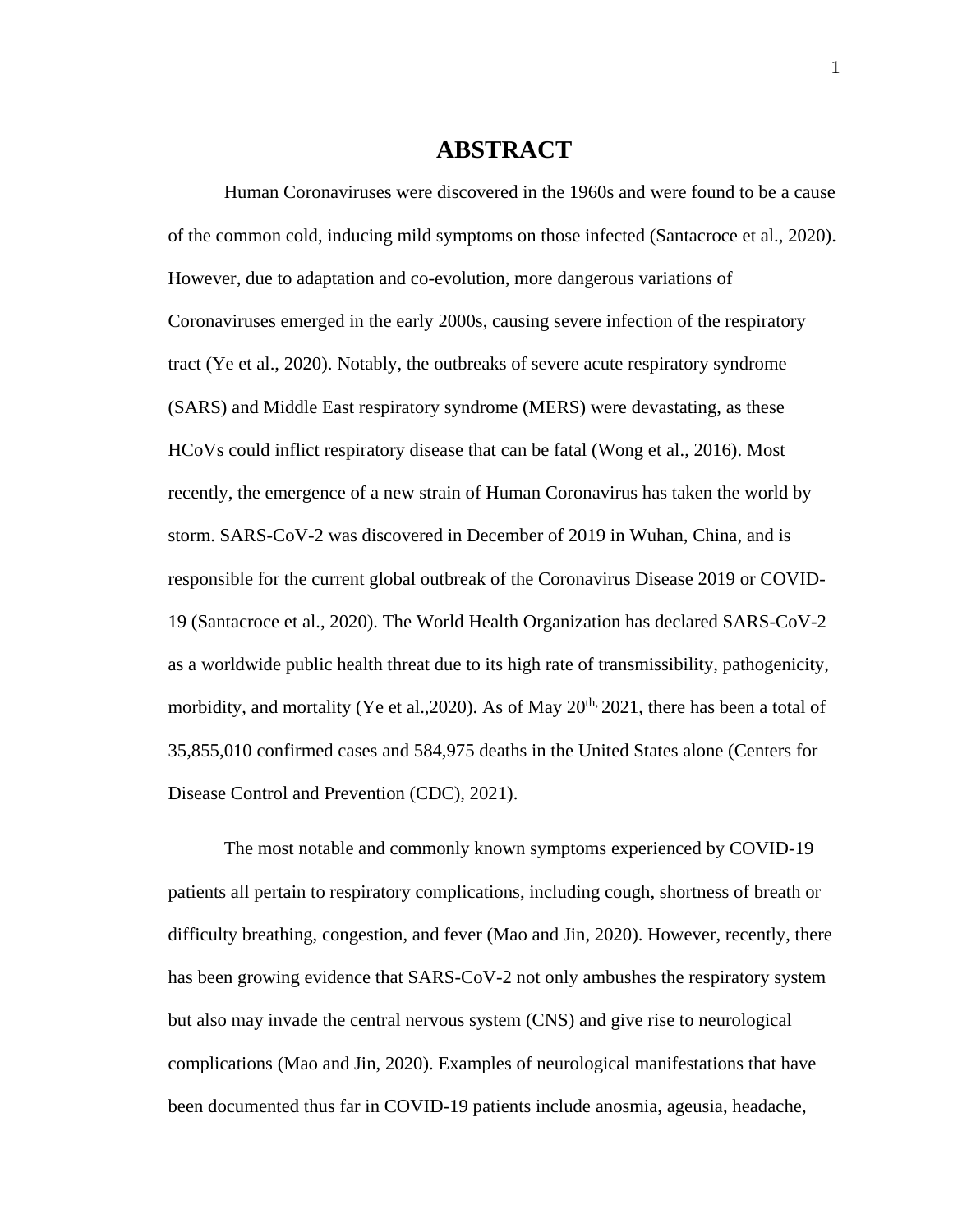stroke, impairment of consciousness, seizure, and encephalopathy (Zubair et al., 2020). Currently, scientists are most concerned with investigating the neuropathology of SARS-CoV-2, along with both the acute phase and long-term neurological implications (Cheng et al., 2020). This capstone project is a literature review of Human Coronaviruses, specifically SARS-CoV-2, and the current exploration of its relationship with the nervous system. Additionally, this capstone will highlight the present hypotheses postulated by researchers regarding the neuroinvasive and neuroinflammatory events that may lead to short or long-term neurobehavioral consequences.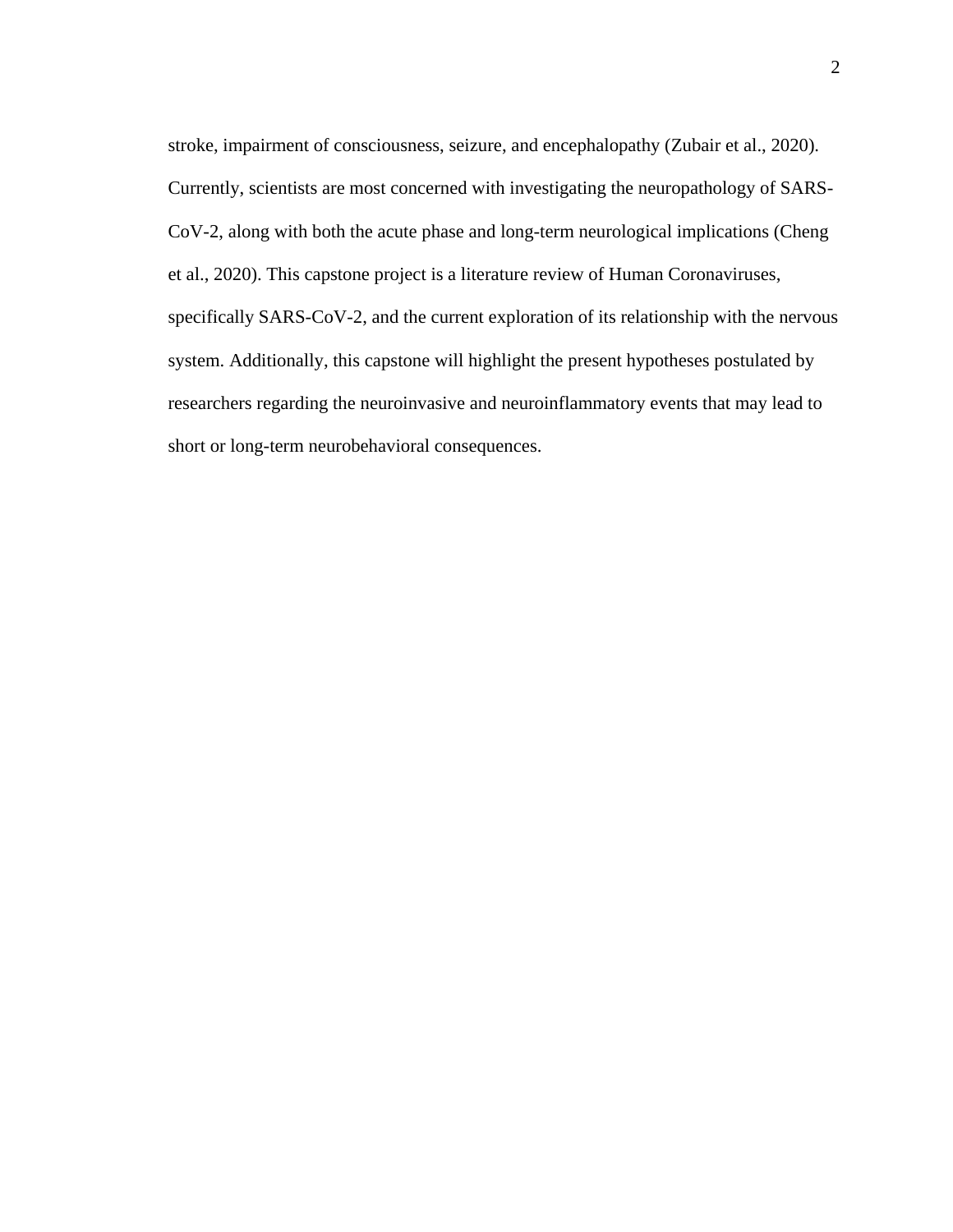# **BACKGROUND**

#### **Introduction to Coronaviruses (CoVs)**

Coronaviruses (CoVs) are members of the family *Coronaviridae*, consisting of a group of RNA viruses that are enveloped, single-stranded, and positive-sense (Ye et al., 2020). This particular family of viruses contains the largest known genome compared to other RNA viruses, with its size of approximately 26-32 kilobases (Su et al., 2016). CoVs received their designation due to their crown-like morphology, spike proteins that project from the virus membrane, which is visible under electron microscopy (Su et al., 2016). All Coronaviruses share a similarly organized genome that is non-segmented. One portion of the CoV genome includes two large overlapping reading frames, ORF1a and ORF1b, which encode the 16 nonstructural proteins, nsp1-nsp16, at the 5' end (Ye et al., 2020). The remaining section of the genome includes additional ORFs, which encode for the structural proteins spike  $(S)$ , envelope  $(E)$ , membrane  $(M)$ , and nucleocapsid  $(N)$  at the 3' end. Along with this, the different derivations of CoVs encode for distinct accessory proteins, specific to their lineages (Su et al., 2016).

The Coronaviruses are classified into four genera predicated on their varying protein sequences: alpha-CoV, beta-CoV, gamma-CoV, and delta-CoV (Ye et al., 2020). The predominant gene source for alpha-CoVs and beta-CoVs are bats and rodents, while for gamma-CoVs and delta-CoVs, birds are the origin. The beta-CoV genera have been identified as containing most human Coronaviruses (HCoVs) and subdivided into four lineages, A, B, C, and D (Ye et al., 2020). Currently, there are seven known HCoVs. HCoV-229E and HCoV-NL63 are classified as alpha-CoVs, while the remaining five,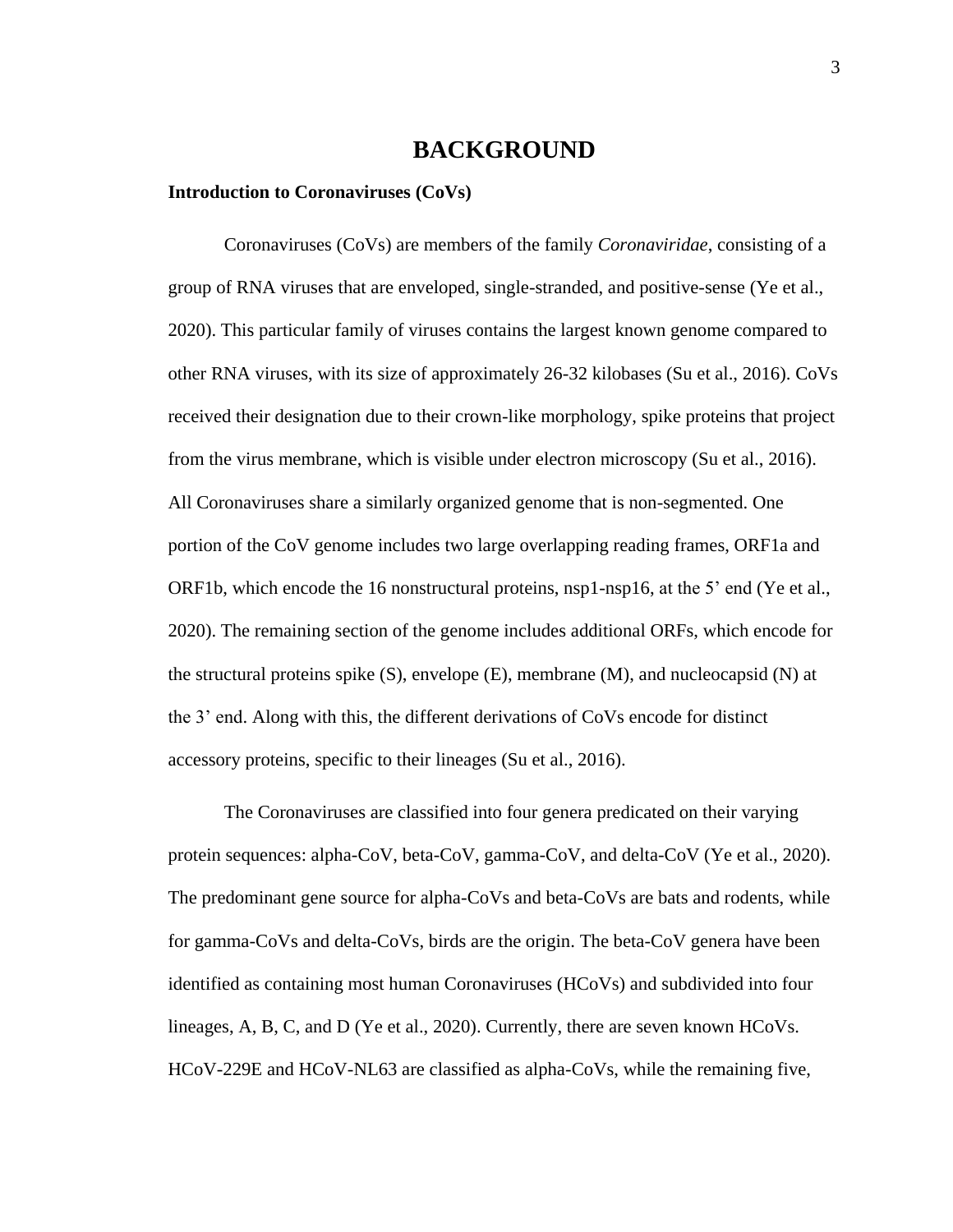HCoV-OC43, HCoV-HKU1, severe acute respiratory syndrome coronavirus (SARS-CoV), Middle East respiratory syndrome coronavirus (MERS-CoV), and SARS-CoV-2, are beta-CoVs (Ye et al., 2020). Most HCoVs typically result in minor symptoms, such as the common cold or diarrhea, since they primarily infect the upper respiratory tract and the gastrointestinal tract (Su et al., 2016). However, in contrast, it has been established that SARS-CoV, MERS-CoV, and SARS-CoV-2 are highly pathogenic and cause severe distress to the lower respiratory tract. Additionally, these CoVs are associated with a higher incidence of pneumonia, acute respiratory distress syndrome (ARDS), kidney failure, and death (Santacroce et al., 2020).

#### **Structure and Properties of Coronaviruses**

Coronaviruses are spherical shaped and approximately about 125 nm in diameter (Malik 2020). As mentioned previously, CoV's contain various structural proteins that contribute enormously to its function.

Essential to recognize in the Coronavirus' structure is the only protein located inside the core of the virus, the Nucleocapsid (N) protein. The N-protein contains an Nterminal domain and a C-terminal domain, both of which have the capability to bind directly and optimally to the RNA (Fehr & Perlman, 2015). The N-protein is also highly phosphorylated, instigating a structural modification to the protein that augments its affinity to the viral RNA (Fehr & Perlman, 2015). Functionally, the N-protein serves to protect the viral RNA genome. In addition to this protective role, the N-protein is also vital in CoVs replication and transmission. The other structural proteins characteristic of CoVs are all embedded in the viral envelope (Boopathi et al., 2020).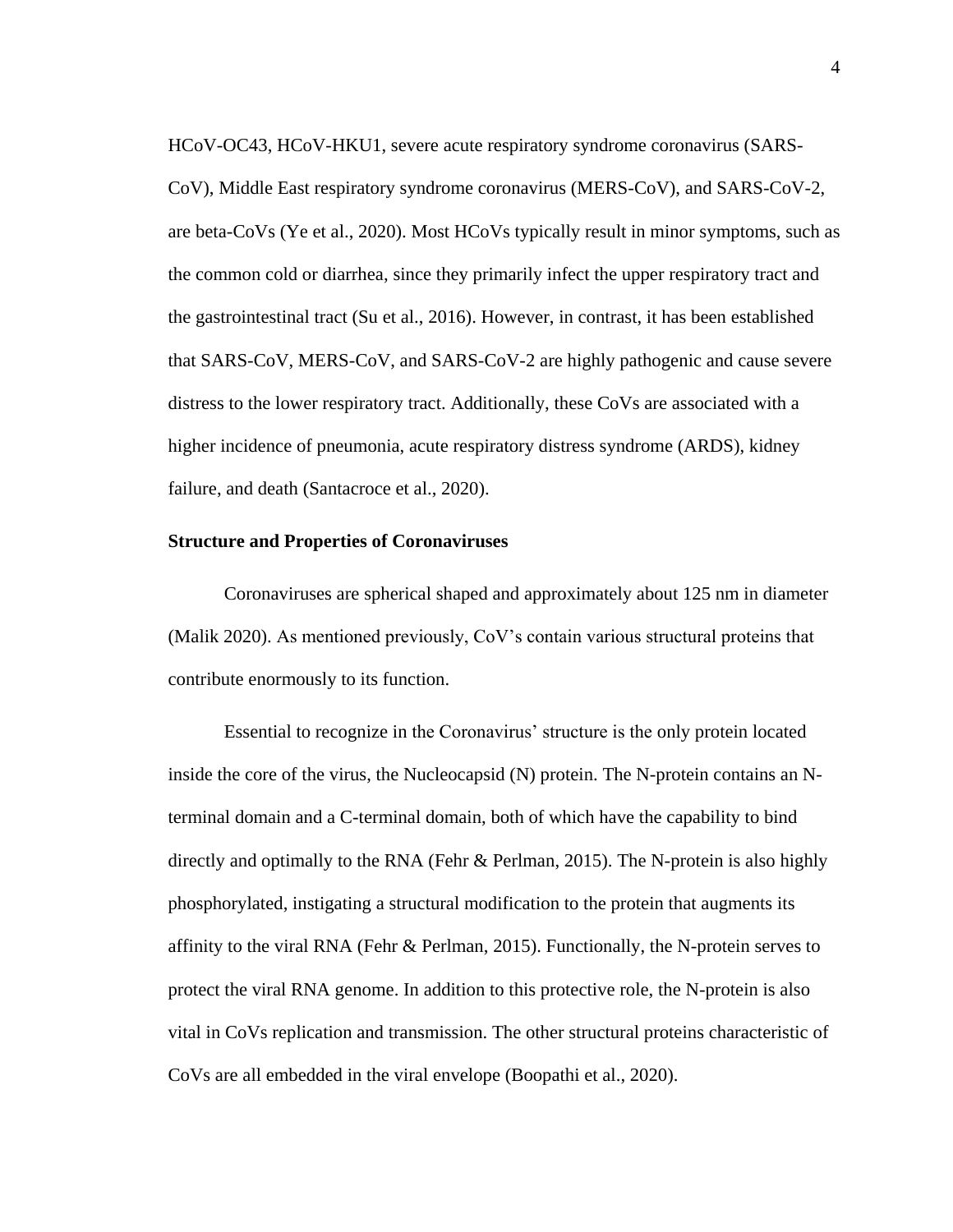Coronaviruses' most notable structural feature is the Spike (S) proteins, located on the outer surface of the virus. The S-protein is a Class I fusion protein, trimeric, heavily glycosylated, and contains the Receptor Binding Domain (RBD) (Kirtipal et al., 2020). The RBD has been classified as the most variable structure in Coronaviruses. The Sprotein functions to promote viral entry into the host cell through fusion by facilitating the attachment of the virus to the host cell receptors (Boopathi et al., 2020). In most CoVs, the S protein is cleaved by a host-cell protease, separating the protein into two distinct polypeptides, S1 and S2 (Fehr & Perlman, 2015). S1 is more prominent and comprises the RBD, while S2 becomes the stalk of the spike (Fehr & Perlman, 2015).

The Envelope or E-protein is a small transmembrane protein and is sparse in quantity in the virus. Despite the limited amount, the E-protein has critical tasks. The Eprotein facilitates the assembly and release of the virus by affecting membrane permeability (Boopathi et al., 2020). In addition to this, the coronavirus E proteins contain an N-terminal ectodomain and a C-terminal endodomain that has an ion channel that contributes to the virus function depending on the particular type of coronavirus. For example, as Fehr & Perlman (2015) noted, SARS-CoV E protein is not needed for viral replication, but it is essential for pathogenesis. Furthermore, E protein is imperative in virus production and maturation, as it has been identified that recombinant CoVs without E protein are less virulent (Malik 2020).

The Membrane (M) protein is the most abundant structural protein and defines the shape of the viral envelope (Malik 2020). The M protein has three transmembrane domains, featuring a small N-terminal glycosylated ectodomain and a larger C-terminal endodomain that extends 6-8 nm into the virion (Fehr & Perlman, 2015). Current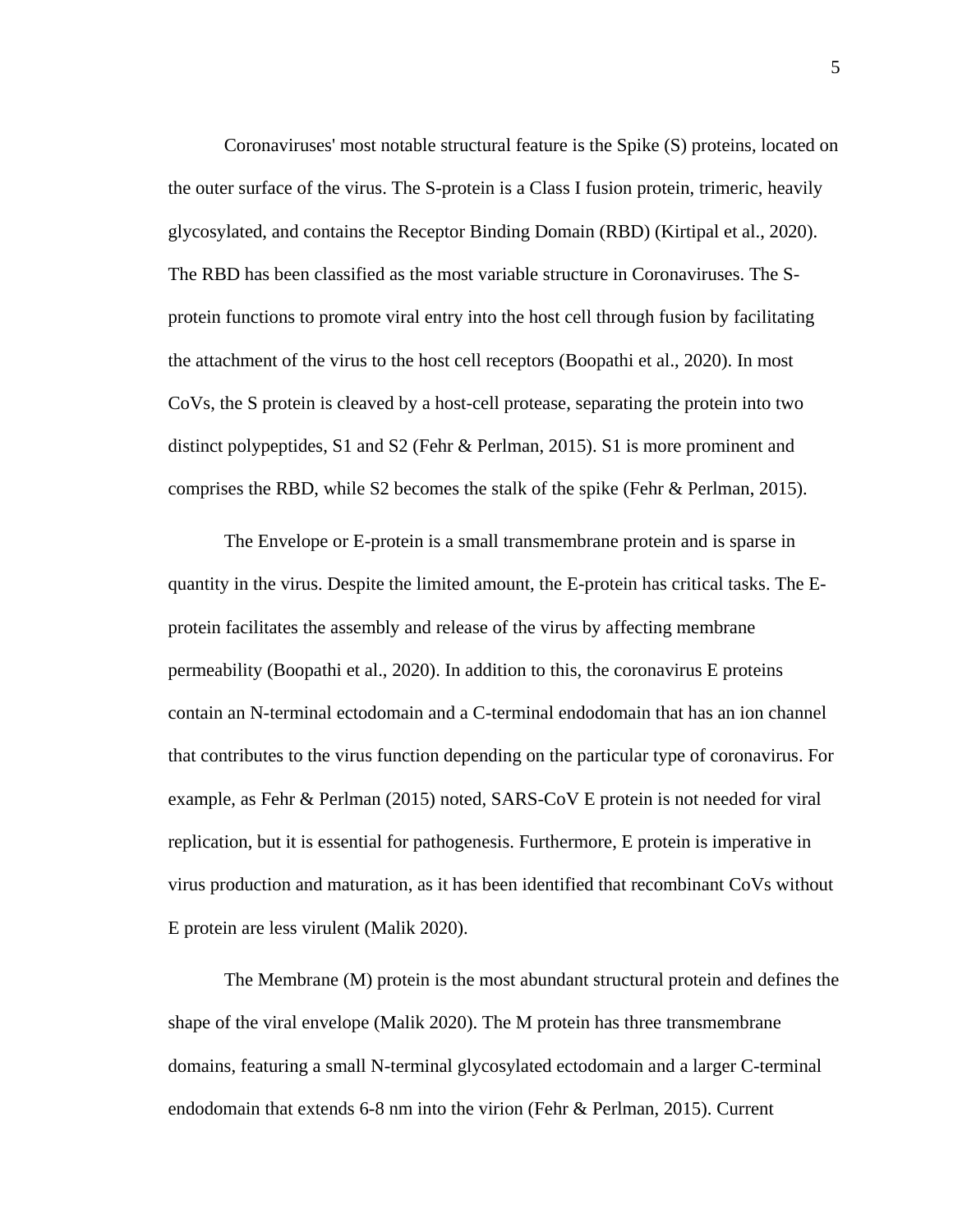research on M proteins suggests that it exists as a dimer in the viral particle and has the ability to change conformations. The capacity to alter conformations allows the M protein to promote membrane curvature and bind to the nucleocapsid (Malik 2020). The M protein also has critical interactions with other CoV structural proteins. The relationship between the M protein and the S protein is required for retention of the S protein in the ER-Golgi intermediate compartment and creating new virions (Malik 2020). Additionally, it is imperative for the M protein to bind to the N protein in order to stabilize the nucleocapsid and internal core of the virus. The interactivity between the M and N proteins facilitates the packaging of the genome and release into viral particles (Fehr & Perlman, 2015).

An additional structural protein has also been identified in a particular group of Coronaviruses, beta-CoVs. Hemagglutinin-esterase (HE) is a dimer located on the surface of the Virion (Boopathi et al., 2020). HE has a dual function of binding sialic acids on the surface of glycoproteins and acting as an acetyl-esterase. These activities have been considered to strengthen S protein-mediated cell entry and infection of the host cell (Fehr & Perlman, 2015). However, HE is not required for virus replication (Boopathi et al., 2020).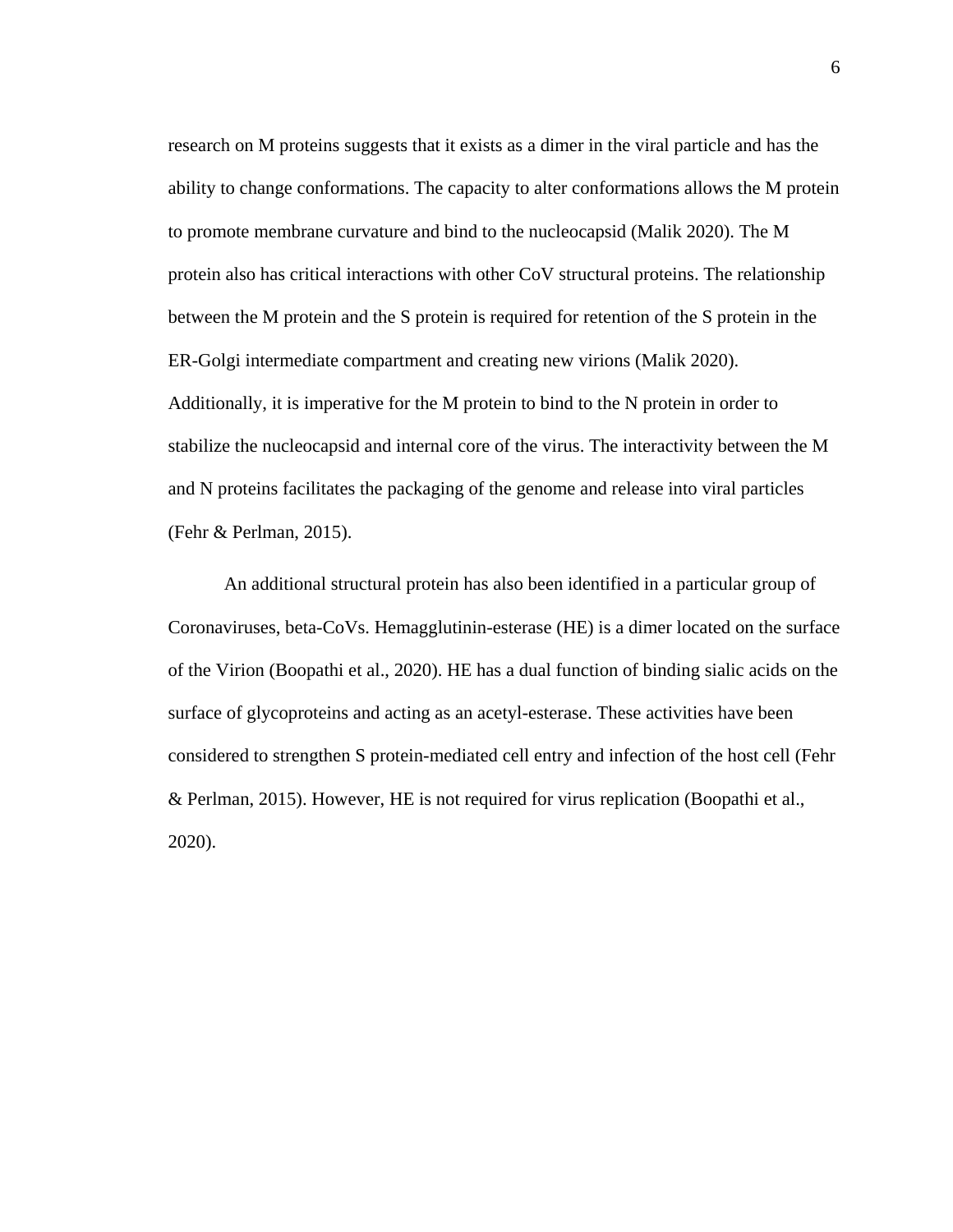

Figure 1. Structure of a Coronavirus

## **Origin and Transmission of SARS-CoV-2**

SARS-CoV-2 is highly pathogenic and the third coronavirus in the past two decades to globally induce severe disease in humans (Wiersinga et al., 2020). Due to their ability to rapidly undergo genetic recombination and variation, Coronaviruses can adapt and infect a wide variety of hosts (Wiersinga et al., 2020). Examples of these hosts include birds and mammals, such as pigs, cows, chickens, dogs, and cats. However, bats are considered the major evolutionary and ecological reservoir for SARS-CoV-2 (Umakanthan et al., 2020). The food market in Wuhan, China that sold live animals, most notably bats, was identified as the zoonotic source for the Coronavirus outbreak. Despite bats being the most promising reservoir for SARS-CoV-2, researchers speculate that humans were infected with the virus via an intermediate host, particularly the pangolin or snakes (Kirtipal et al., 2020).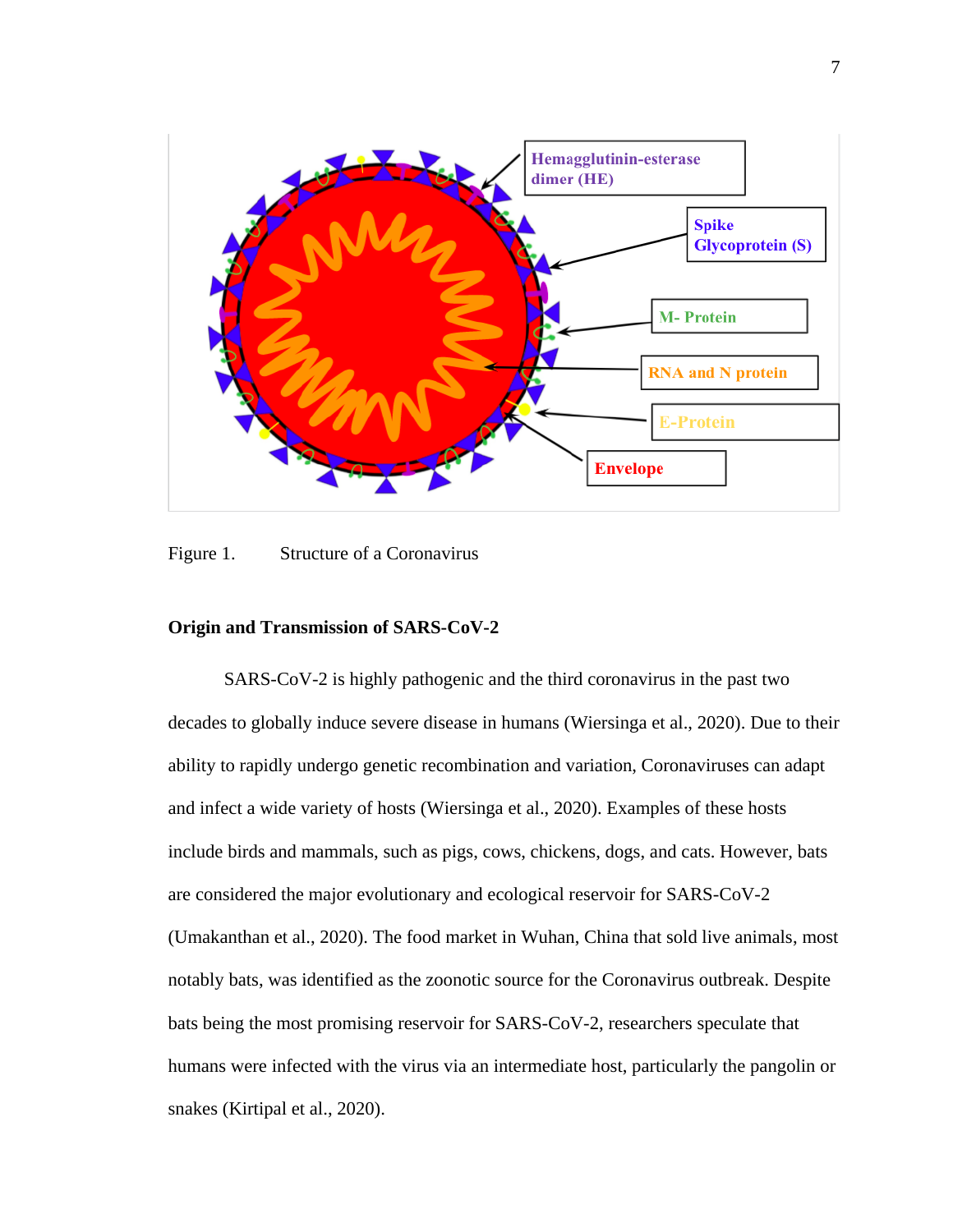Human-to-human transmission of SARS-CoV-2 primarily occurs through respiratory droplets. These droplets can be excreted and inhaled by coughing, talking, or sneezing during face-to-face contact (Umakanthan et al., 2020). SARS-CoV-2 can also be transmitted through direct contact with a contaminated surface, aerosols (tiny droplets suspended in the air), and the fecal-oral route (Harison et al., 2020). Generally, contact with oral, nasal, and eye mucous membranes results in the spread of the COVID-19 virus (Umakanthan et al., 2020). High risk of transmission is characterized by prolonged exposure to an infected person or within 6 feet of the infected for at least 15 minutes (Wiersinga et al., 2020).

#### **Symptoms of the COVID-19 Infection**

The potential symptoms of COVID-19 due to SARS-CoV-2 infection are nonspecific, and presentation varies. The clinical manifestations of SARS-CoV-2 are classified as either asymptomatic, mild, moderate, severe, or critical. The three most common symptoms are fever, cough, and shortness of breath. Other symptoms include myalgia (fatigue), weakness, nausea, diarrhea, vomiting, and changes in taste or smell (Wiersinga et al., 2020). Asymptomatic COVID-19 patients are characterized by not experiencing any clinical symptoms, chest imaging appearing normal, and still having a positive COVID nucleic acid test (Yuki et al., 2020). Mild cases of COVID-19 are denoted by symptoms of an upper respiratory tract infection, which includes fever, fatigue, cough, congestion, or digestive symptoms, which are nausea, vomiting, diarrhea, or general abdominal pain. Moderate COVID-19 disease is distinguished by experiencing pneumonia with frequent fever, cough, and no obvious hypoxemia. Chest CT in moderate COVID-19 cases presents lesions. Severe COVID-19 classification includes pneumonia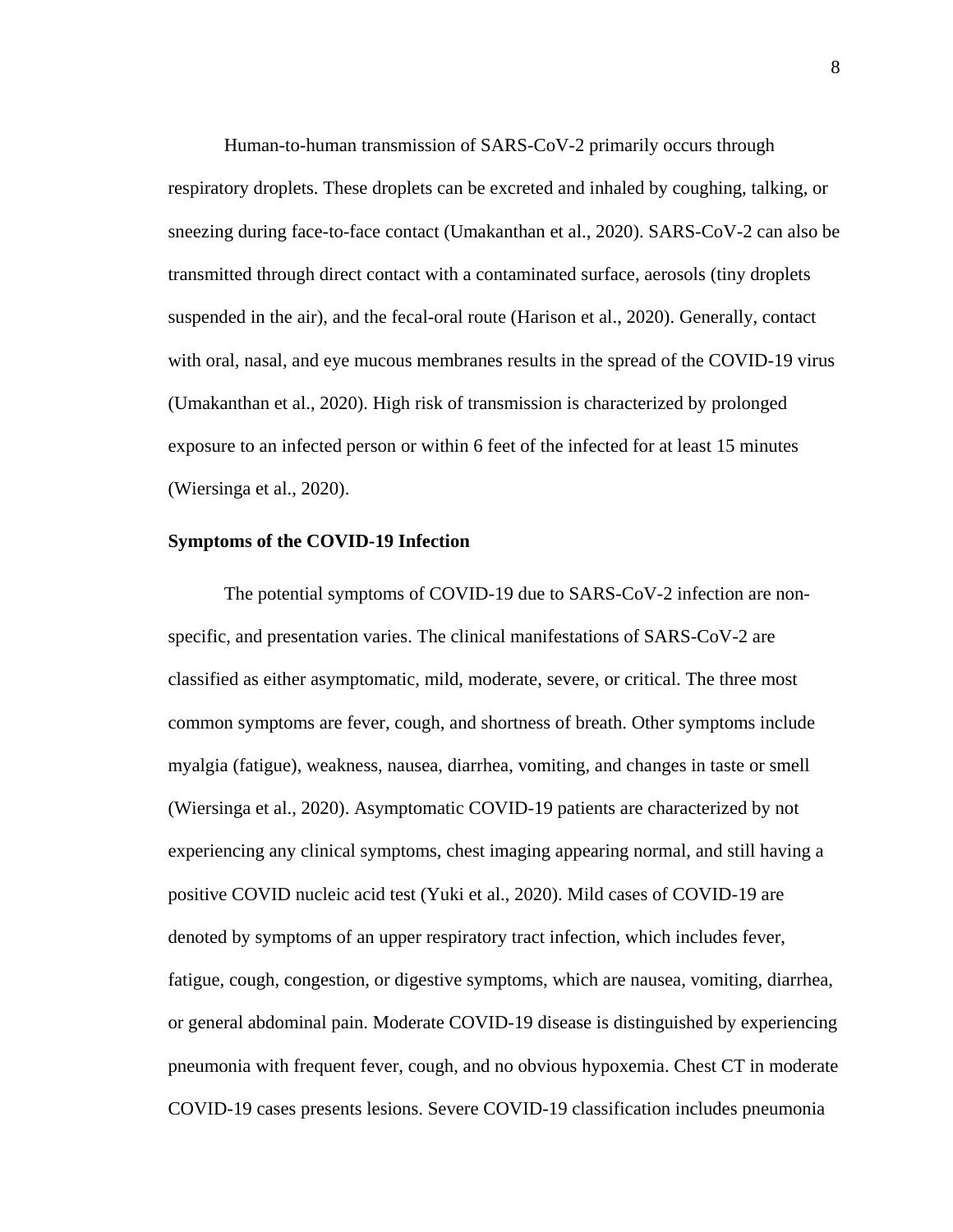with hypoxemia, or when SpO2 saturation is less than 92%. Finally, critical classification of COVID-19 is characterized by acute respiratory distress syndrome (ARDS), shock, encephalopathy, myocardial injury, heart failure, acute kidney injury, and coagulation dysfunction (Yuki et al., 2020).

Adverse reactions or outcomes to COVID-19 are primarily associated with increasing age or other underlying comorbidities. Other comorbidities include hypertension, diabetes, cardiovascular disease, and lung disease (Yuki et al., 2020).

## **Mechanism of SARS-CoV-2 into Host Cells**

Once SARS-CoV-2 enters the host through the respiratory tract, the potential severity of the disease that can ensue depends on the susceptibility and permissiveness of the host cells or immune system (Harrison et al., 2020). The life cycle of SARS-CoV-2 in the host cell consists of 5 steps: attachment, penetration, biosynthesis, maturation, and release (Santacroce et al., 2020). Attachment begins when the virus binds to the host cells' receptors. Penetration occurs when the virus enters the cell either through endocytosis or membrane fusion. Replication transpires when the viral contents are delivered to the inside of the host cell, and the viral mRNA can enter into the nucleus. The viral mRNA is also used for biosynthesis or the production of viral proteins. Once the new viral proteins are constructed during maturation, they are released in the final step of the life cycle (Yuki et al., 2020).

Attachment and penetration are primarily mediated through the actions of the S protein. The interaction between the S protein and the host cell receptor is the principal factor in determining if the virus will infect the host species and the element controlling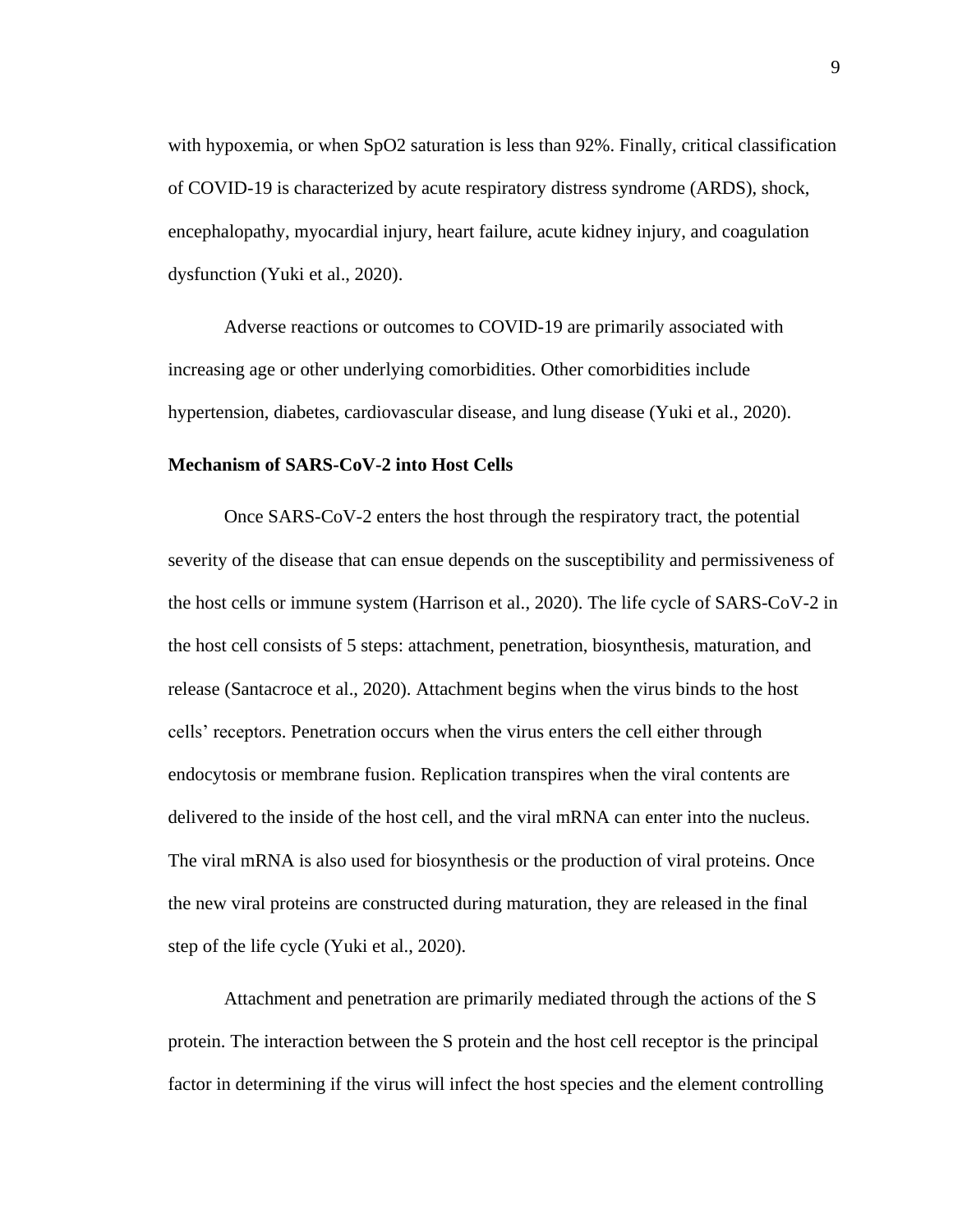viral tissue tropism (Malik 2020). The S protein is a trimeric class I fusion protein that is densely glycosylated. As mentioned previously, the S protein contains two functional subunits. The first, S1, is the receptor-binding domain, and the second, S2, is responsible for the fusion of the viral and host cell membranes (Yuki et al., 2020). The binding of the S1 subunit to the host cell receptor is the instigating event for the fusion process of the viral membrane to the host cell membrane (Kirtipal et al., 2020).

The central receptor identified as SARS-CoV-2's primary entry point into host cells and aid in viral propagation is angiotensin conversion enzyme 2, or ACE2. ACE2 is a monocarboxypeptidase that interacts with many substrates in the human body, ranging from molecules in the renin-angiotensin system to molecules that aid in regulating blood sugar and insulin sensitivity (Santacroce et al., 2020). There are two different configurations of ACE2, the full-length form, and soluble form. The full-length form of ACE2 includes a transmembrane domain that has the ability to attach its extracellular domain to the plasma membrane (Santacroce et al., 2020). This functional variation of ACE2 is significant for the entry of SARS-CoV-2 into host cells, as the extracellular domain on ACE2 serves as a receptor for SARS-CoV-2. The soluble form of ACE2 is available in small quantities and circulates in the blood. Notable of the soluble form of ACE2 is that it lacks the membrane anchorage compared to its other structural counterpart (Santacroce et al., 2020).

It is proposed that the strong affinity SARS-CoV-2 has to ACE2 is due to the virus's S protein. The S protein binds to the ACE2 receptor, which results in a 2-step sequential protease cleavage cascade that eventually promotes viral uptake. Type 2 transmembrane serine protease (TMPRSS2), an enzyme that exists in the host cell, is the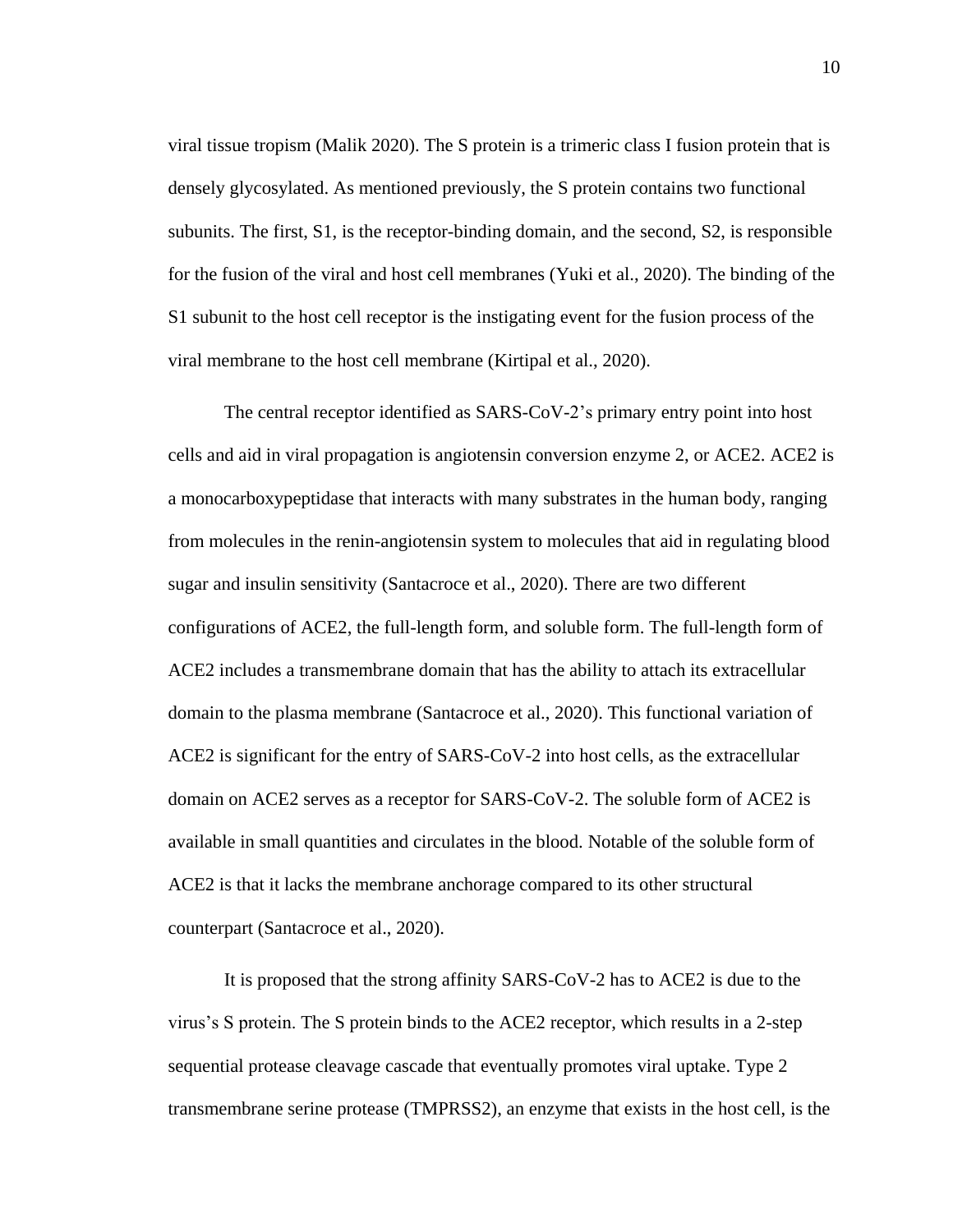enzyme that has been identified as being the primary protease responsible for cleaving the S protein and thus activating it (Morris et al., 2020). Additionally, scientists have also determined a possible alternative spike cleavage protease in cells that may express the ACE2 receptor but lack TMPRSS2, as cathepsin (Morris et al., 2020). The fusion of the S protein to the ACE2 receptor triggers TMPRSS2 to cleave and activate the S protein, which mediates coronavirus entry into host cells (Wiersinga et al., 2020). Although the protease cleavage mechanism for SARS-CoV-2 is not precisely understood, researchers have been following a model instituted by other highly pathogenic Coronaviruses that share similar characteristics, SARS-CoV and MERS-CoV. This model consists of protease cleavage at the S1/S2 site on the S protein for priming and cleavage at the S2 site, located within the S2 subunit, adjacent to a fusion peptide (Yuki et al., 2020). Following the cleavage at the S1/S2 site, the S1 and S2 subunits stay non-covalently bound. The S1 subunit stabilizes the S2 subunit that is membrane-anchored at the prefusion state (Yuki et al., 2020). The second cleavage step at the S2 site is seemingly the event that activates the S protein for membrane fusion through irreversible conformational changes (Yuki et al., 2020). In addition to this, a characteristic unique only to SARS-CoV-2 is that its spike protein also contains a unique furin cleavage site at the S1/S2 junction. This specific cleavage site contributes to the virus pathogenicity by allowing other cellular polyprotein convertases, such as furin and capthesin, to cleave and activate the S protein, which enhances Coronavirus entry utilizing endocytosis (Morris et al., 2020).

Alveolar epithelial cells, vascular endothelial cells, and alveolar macrophages are among the first cells to be targeted by the viral entry of SARS-CoV-2 (Harrison et al.,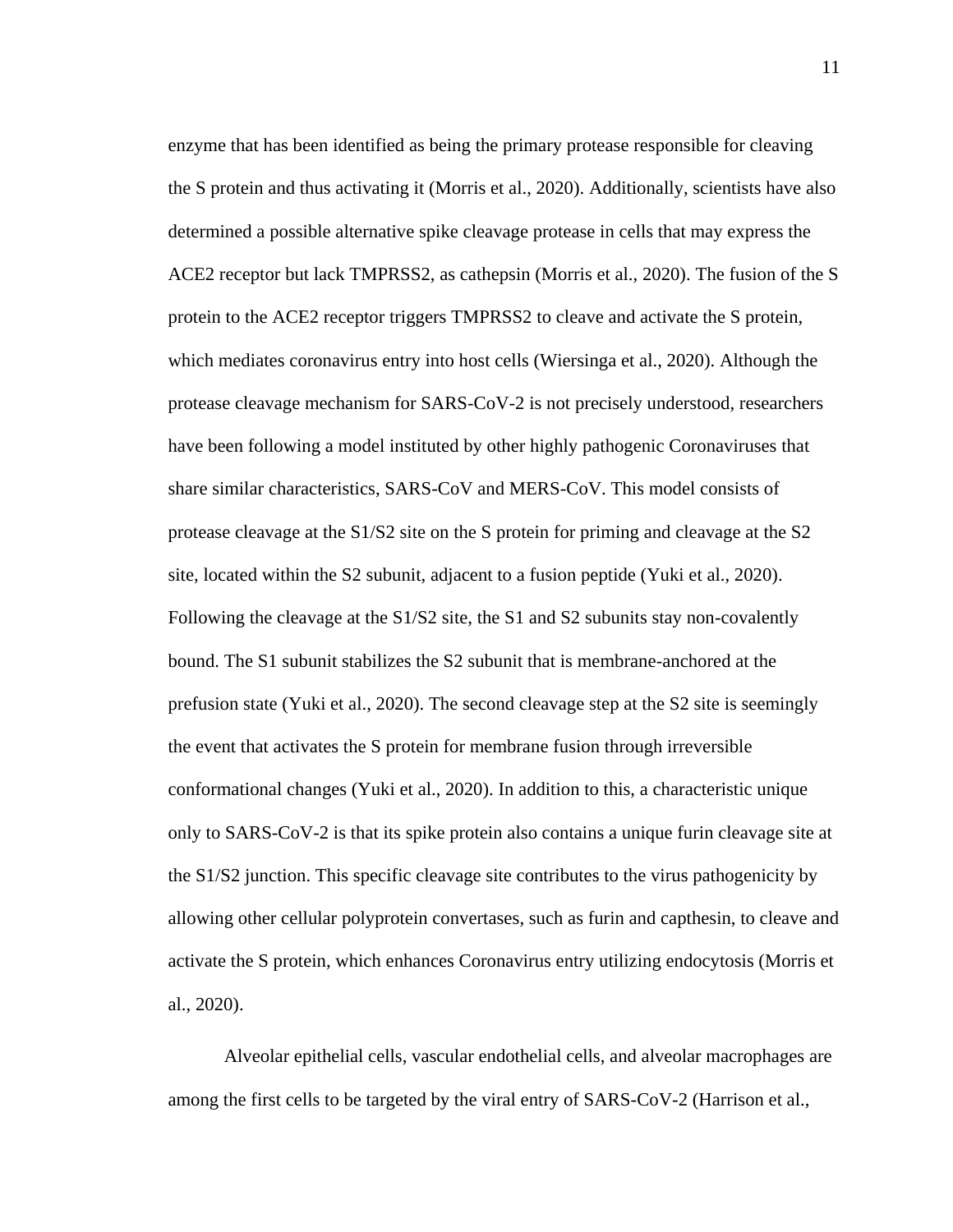2020). This targeting is attributable to the fact that these cells express a significant amount of ACE2. Generally, the nasopharyngeal and oropharyngeal tissues contain a substantial amount of ACE2. Specifically, in the respiratory tract, the ACE2 receptor is broadly expressed on epithelial cells of the trachea, bronchi, serous bronchial glands, alveoli, alveolar monocytes, and alveolar macrophages (Kirtipal et al., 2020). Due to this and the high-affinity SARS-CoV-2 has for ACE2, the virus is able to efficiently infect the upper respiratory system (URT), accounting for some of the most devastating symptoms of COVID-19. Most notably, ACE2 and TMPRSS2 are highly expressed by alveolar epithelial type II cells (pneumocytes), making lung tissue the primary viral tropism for SARS-CoV-2 (Harrison et al., 2020). ACE2 expression has also been identified in other tissues, including the esophagus, ileum, colon, kidney (proximal convoluted tubules), myocardium, and bladder tissue (Umakannthan et al., 2020). Additionally, it has been determined that ACE2 is diffusely expressed on immune cells and cerebral neurons (Kirtipal et al., 2020).

#### **Host Response to SARS-CoV-2**

Upon binding to host epithelial cells in the respiratory tract, SARS-CoV-2 begins the initial stages of infection by replicating and migrating down the airway, entering the alveolar epithelial cells in the lungs (Hu et al., 2020). As a result, the immune system begins to respond due to the rapid viral replication. The three components for innate immunity, specifically in the airway, are epithelial cells, alveolar macrophages, and dendritic cells (Yuki et al., 2020). The dendritic cells and macrophages begin to combat the virus as part of the innate immune response until adaptive immunity is activated.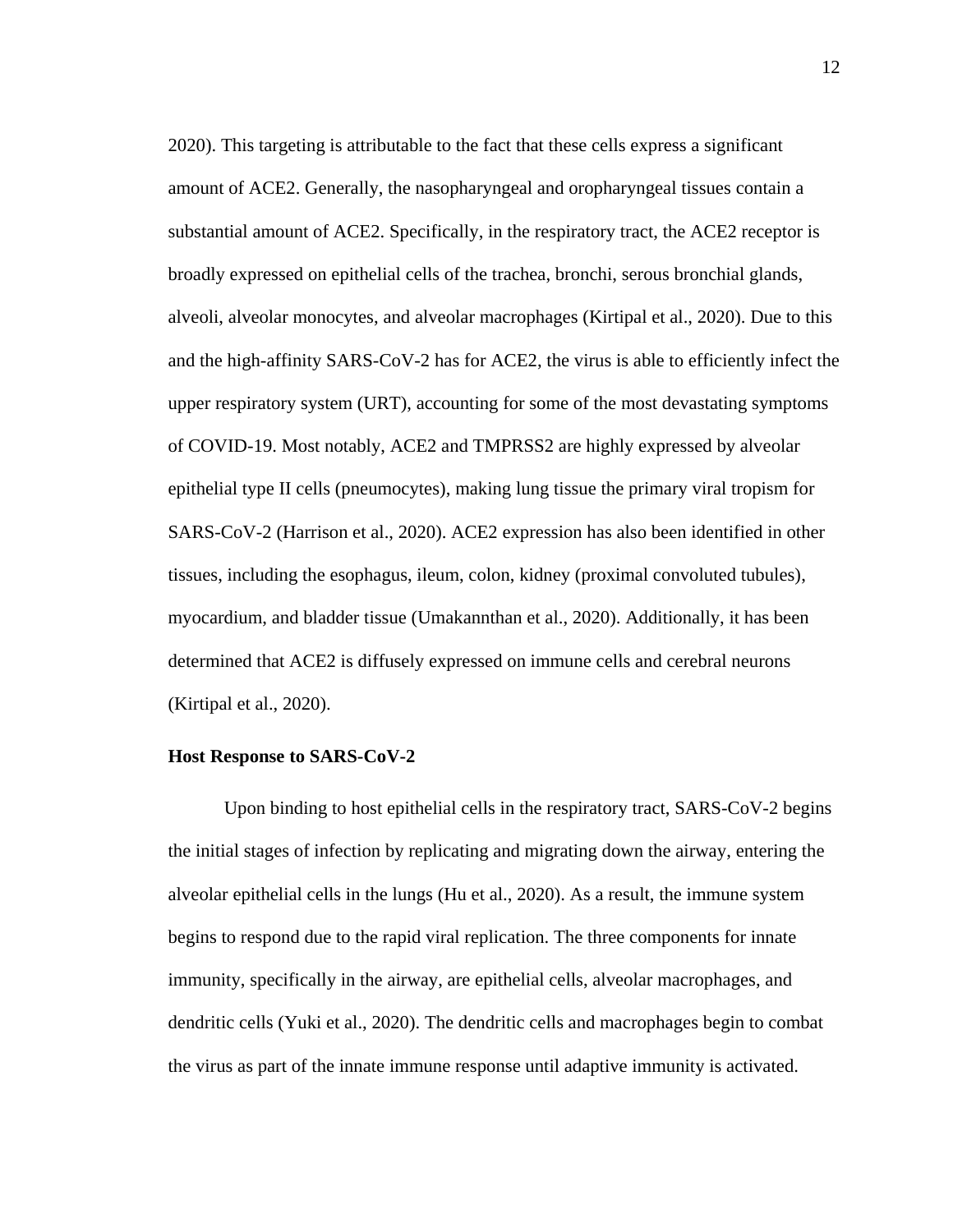The role of T cell-mediated response to SARS-CoV-2 is still being investigated. However, scientists have used the identified adaptive immune response in SARS-CoV, the Coronavirus most similar to SARS-CoV-2, to make inferences on the possible mechanism. Antigen-presenting cells (APCs), such as dendritic cells and macrophages, initiate a T cell response either when they phagocytize apoptotic cells infected by the virus or are primarily infected by the virus (Yuki et al., 2020). It has been determined that SARS-CoV can bind to dendritic-cell specific intercellular adhesion molecule-3-grabbing nonintegrin (DC-SIGN), which is highly expressed on dendritic cells and macrophages. There is speculation that SARS-CoV-2 also shares this ability, which allows the virus to directly infect dendritic cells and alveolar macrophages (Yuki et al., 2020). As part of the immune response, these APCs migrate to the lymph nodes to present the viral antigen to the T cells.  $CD4^+$  T cells and  $CD8^+$  play an integral role in eradicating the virus by promoting the activation of B cells to generate virus-specific antibodies and directly killing infected cells, respectively (Yuki et al., 2020). However, research has observed that SARS-CoV-2 can escape the control of the immune system and, as a result, disrupt its normal function.

Studies have indicated that patients infected with SARS-CoV-2 presented with lymphopenia, or the decrease in the number of lymphocytes, to prevent the elimination of the virus (Santacroce et al., 2020). According to Morris et al. (2020), drastically reduced  $CD4^+$  T cells,  $CD8^+$  T cells, B cells, and natural killer cells are a characteristic feature of the COVID-19 disease. Additionally, there is accumulating evidence that patients infected by the virus experience excessive systemic immune activation and inflammation, also referred to as "cytokine storms" (Santacroce et al., 2020). Notably, patients enduring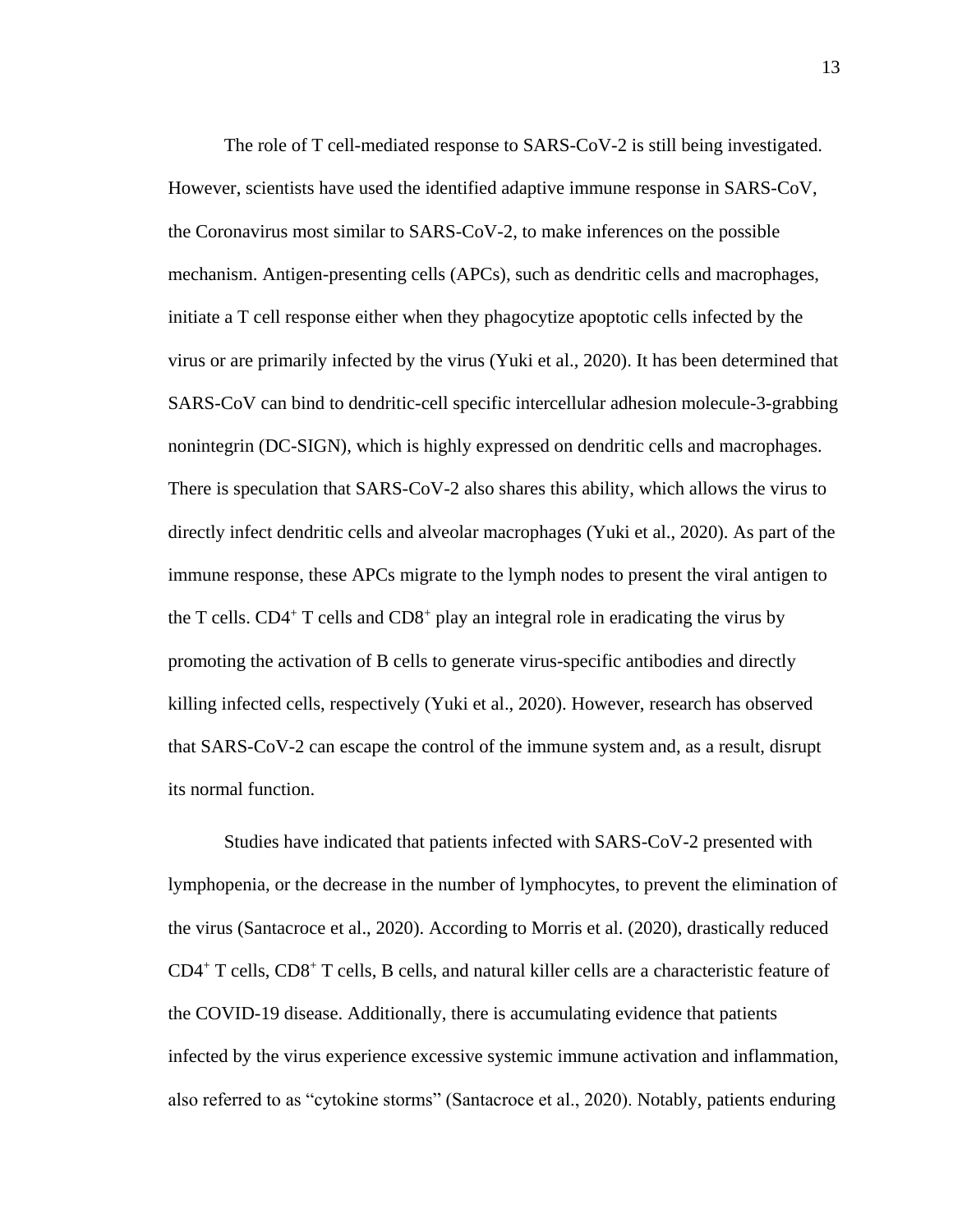severe COVID-19 disease had increased plasma concentrations of pro-inflammatory cytokines, such as interleukin (IL)-6, IL-2, IL-7, IL-10, granulocyte-colony stimulating factor (G-CSF), monocyte chemoattractant protein 1 (MCP1), macrophage inflammatory protein (MIP)1 $\alpha$ , and tumor necrosis factor (TNF)- $\alpha$  (Rothan et al., 2020). It has been observed that this inflammatory effect can cause acute damage to the lung tissue and lead to acute respiratory distress syndrome (Santacroce et al., 2020). Numerous autopsy reports of patients with severe COVID-19 primarily included histological examination of lungs, which commonly revealed bilateral diffuse alveolar damage, hyaline membrane formation, desquamated type II pneumocytes, and fibrin deposits (Hu et al., 2020). Finally, reports of thrombosis and pulmonary embolism have been noted in severe COVID-19 cases. These findings are attributable to the fact that SARS-CoV-2 causes the hazardous activation of coagulation and consumption of clotting factors to occur (Wiersinga et al., 2020). SARS-CoV-2 inflicts severe endothelial injury, and the endothelium plays a vital role in thrombotic regulation (vasodilation, fibrinolysis, and anti-aggregation) (Yuki et al., 2020). Also, it is essential to note that endothelial cells express ACE2 (Yuki et al., 2020).

#### **SARS-CoV-2 and the Connection to the Nervous System**

Although the primary manifestations of SARS-CoV-2 mainly involve pulmonary complications, there has been steadily increasing evidence that the virus also infects the central nervous system (CNS), causing neurologic dysfunction (Mao et al., 2020). The various neurological symptoms of COVID-19 that have been reported include anosmia/ageusia, headaches, seizures, confusion, delirium, stroke, coma, and more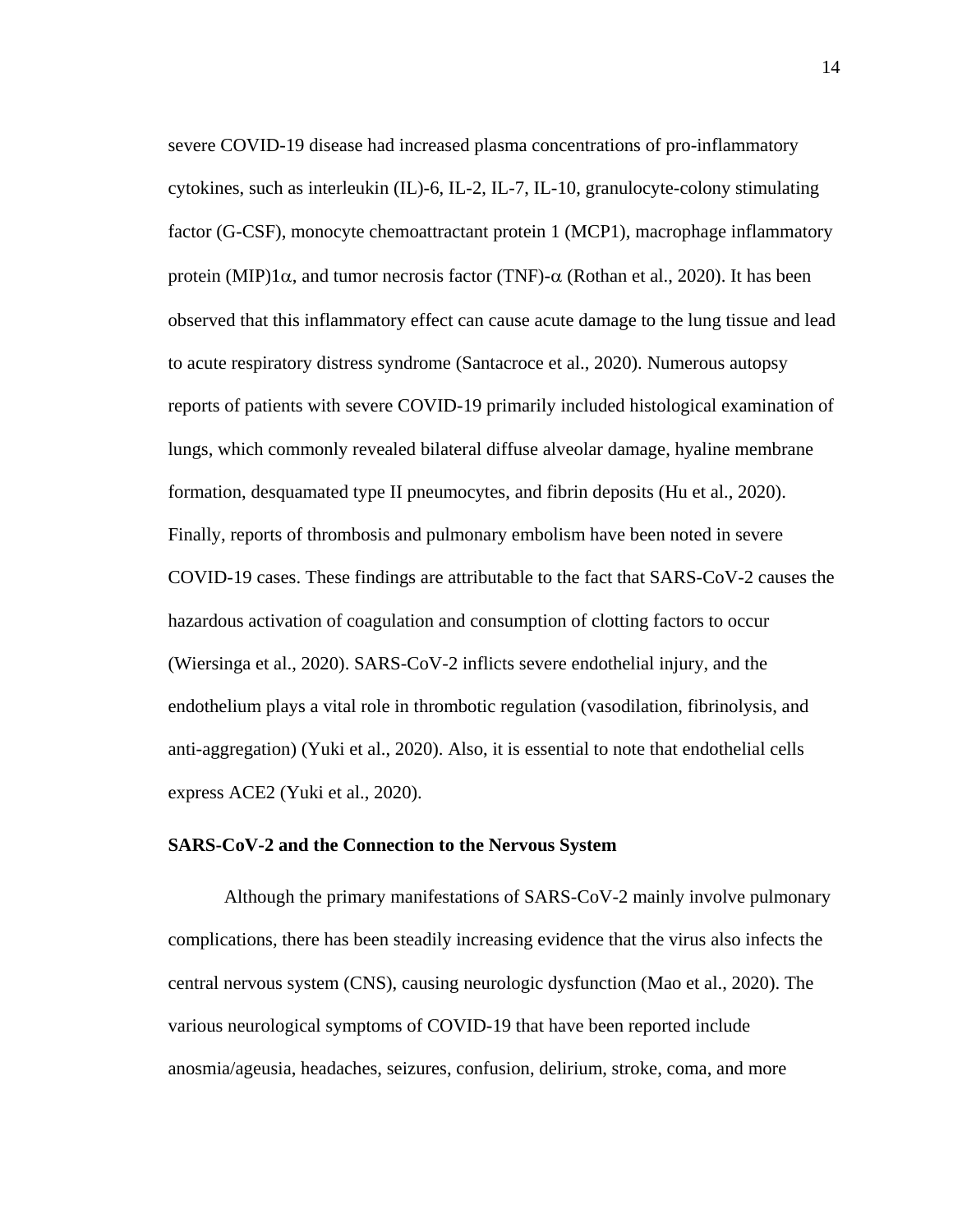(Bougakov et al., 2021). Also, the development of different neurological diseases or conditions has been accounted for due to COVID-19, such as encephalitis and Guillain-Barré syndrome (Zhou et al., 2020). Neuropsychiatric symptoms are also an additional topic of interest for COVID-19. Not only have these symptoms come to rise in the population due to pandemic-associated psychological distress, but there may be psychological effects due to direct infection of the virus. There is concern for the acute phase and long-term neurological manifestations of SARS-CoV-2, as COVID-19 patients may be at increased risk for developing neurodegenerative diseases years later postinfection or experiencing permanent cognitive impairment (Bougakov et al., 2021).

 Although the exact mechanism through which SARS-CoV-2 invades the nervous system is still unknown, researchers have been proposing various hypotheses from available information on the virus, previous coronaviruses, and evidence from patients infected. Scientists have been speculating that the brain can both be directly and indirectly targeted by COVID-19. So far, four main potential neuroinvasive pathways have been identified for SARS-CoV-2. One involves direct infection of the CNS by neuronal pathways via retrograde transport along peripheral nerves (Yavrpour-Bali & Ghasemi-Kasman, 2020). A neuronal pathway specifically highlighted in SARS-CoV-2 is axonal transport through the olfactory nerve, which is proposed to eventually infect the neuroanatomical structures that follow in that path (Bougakov et al., 2021). Another includes a hematogenous route, where SARS-CoV-2 enters the CNS by crossing the blood-brain barrier (BBB) (Cheng et al., 2020). Lastly, the two other identified courses of neuroinvasion are due to secondary hypoxia and immune injury (Wu et al., 2020). These two proposed mechanisms of neurotropic infection are classified as indirect.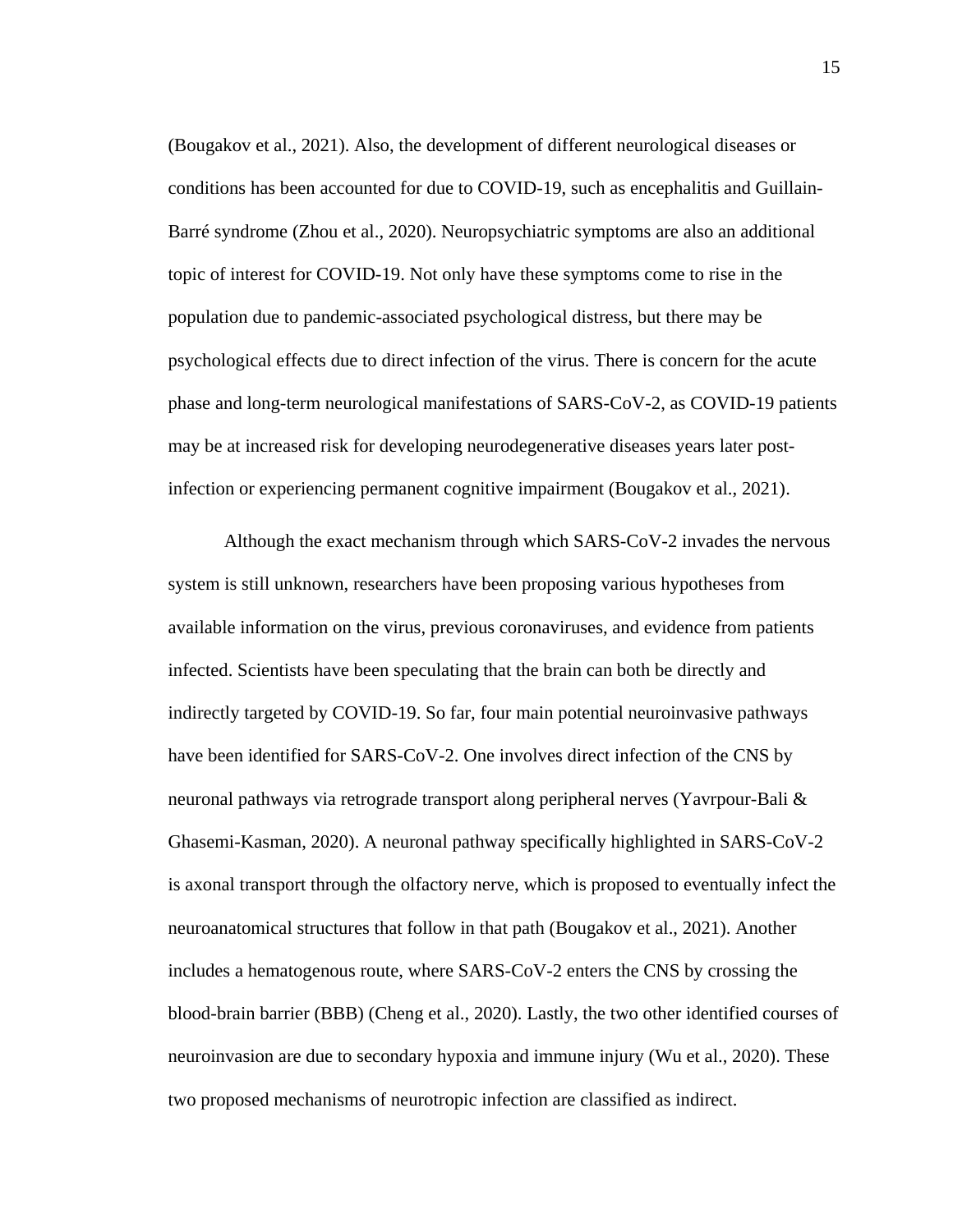# **DISCUSSION**

#### **Proposed Direct and Indirect Neurotropic Mechanisms of SARS-CoV-2**

#### **Neuronal Pathway**

The main idea for this proposed mechanism is that SARS-CoV-2 can infect peripheral nerve terminals, move retrograde along the nerve synapses, and eventually gain access into the CNS (Zubair et al., 2020). Transcribrial and transsynaptic spread has been observed amongst several different Coronaviruses, both human and nonhuman. It is speculated that viruses migrate to the CNS and achieve retrograde neuronal transport by using motor proteins (Wu et al., 2020).

A prevalent symptom reported by COVID-19 patients is loss of taste (ageusia) and smell (anosmia). This clinical manifestation is strong evidence of SARS-CoV-2 affecting cells in the CNS due to the unique anatomical organization of the olfactory system and the brain (Dempsey, 2020). The olfactory nerve essentially serves as a channel between the olfactory epithelium and the forebrain, where the virus can spread transcribrially (Wu et al., 2020). The proposed transsynaptic mechanisms in which the virus spreads retrogradely towards the CNS include an endocytosis/exocytosis transfer and a fast axonal transfer (FAT), where vesicle transport is used to pass the virus along microtubules back to neuronal cell bodies (Zubair et al., 2020). This is extremely problematic because it has been observed that SARS-CoV-2 can infect the brain and cerebrospinal fluid through the olfactory nerve and inflict inflammation and demyelination within seven days (Wu et al., 2020). Direct entry to the CNS through the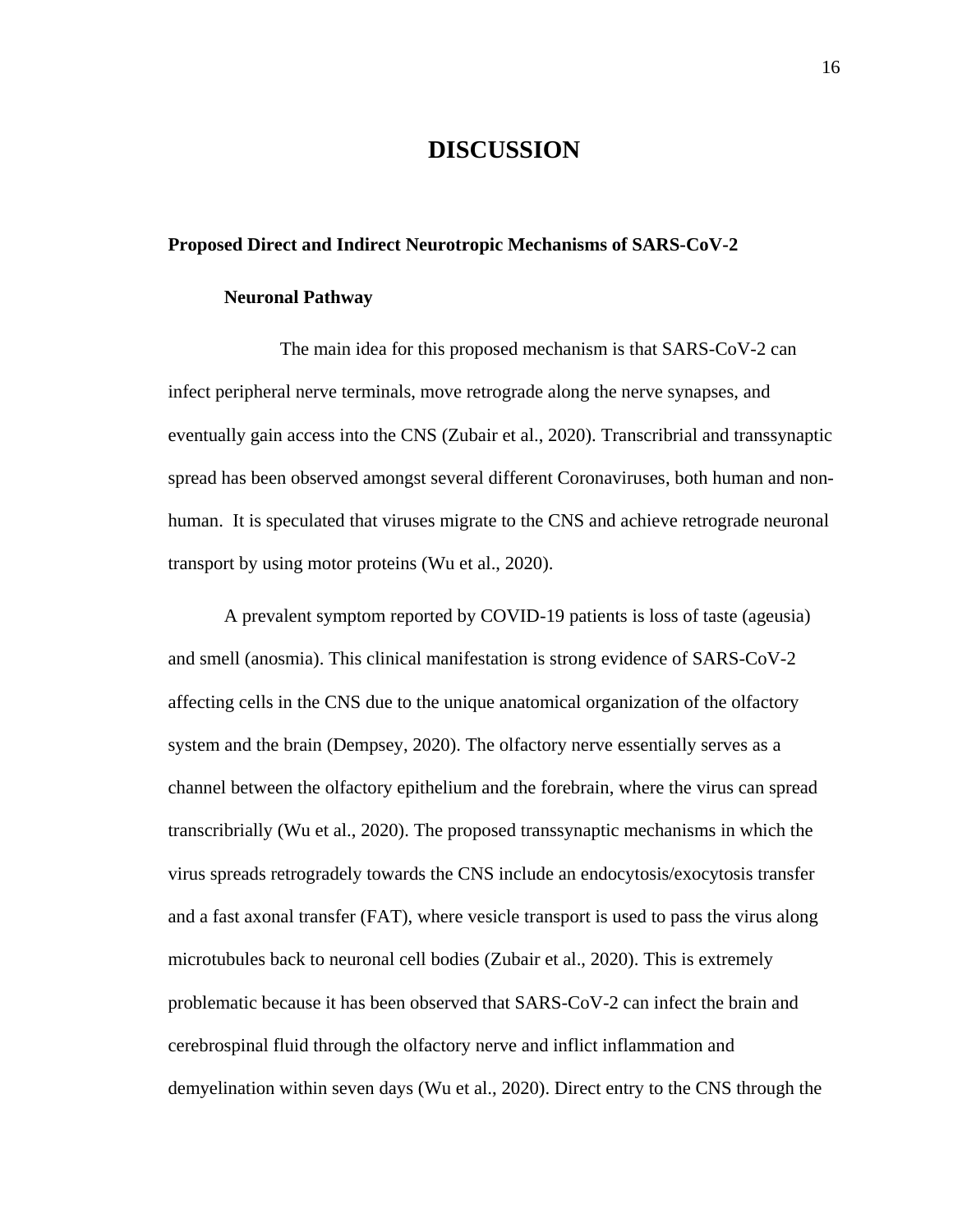olfactory nerve is one of the main proposed neurotropic mechanisms for COVID-19. It is hypothesized that SARS-CoV-2 may penetrate the cribriform plate, which is located near the olfactory bulb and olfactory epithelium (Yavrpour-Bali & Ghasemi-Kasman, 2020). Moreover, SARS-CoV-2 may infect the olfactory receptor neurons in the olfactory epithelium using ACE2 or TMPRSS2 receptors (Yavrpour-Bali & Ghasemi-Kasman, 2020). This results in SARS-CoV-2 uptake into the ciliated dendrites/soma, which then the virus can utilize retrograde transport along the olfactory nerve into the CNS (Yavrpour-Bali & Ghasemi-Kasman, 2020).

Research has shown that ACE2 and TMPRSS2 receptors are highly expressed in human and mouse olfactory mucosa (Meinhardt et al., 2020). This evidence is why researchers attribute the susceptibility of the olfactory tissue to SARS-CoV-2 and as a means of transportation to the CNS. In studies conducted with SARS-CoV, the "sister" virus to SARS-CoV-2, infected mice revealed pathology, determining that the virus appeared to enter the brain through the olfactory bulb and disseminated transneuronally to distally connected neurons (Cheng et al., 2020). In another study noted by Zubir et al. (2020), mice that had their olfactory neurons chemically ablated were protected from infection from HCoV-OCR43 invasion into the CNS. However, conflicting studies suggest only the olfactory epithelium expresses ACE2, not the olfactory neurons, implying that SARS-CoV-2 cannot penetrate the nerve cells (Zubair et al., 2020). Further studies using autopsy reports and murine models need to be conducted to provide further clarification.

In addition to this, it has been found that there is a potential for SARS-CoV-2 to infect the brain tissue directly. Studies have identified that ACE2 is expressed on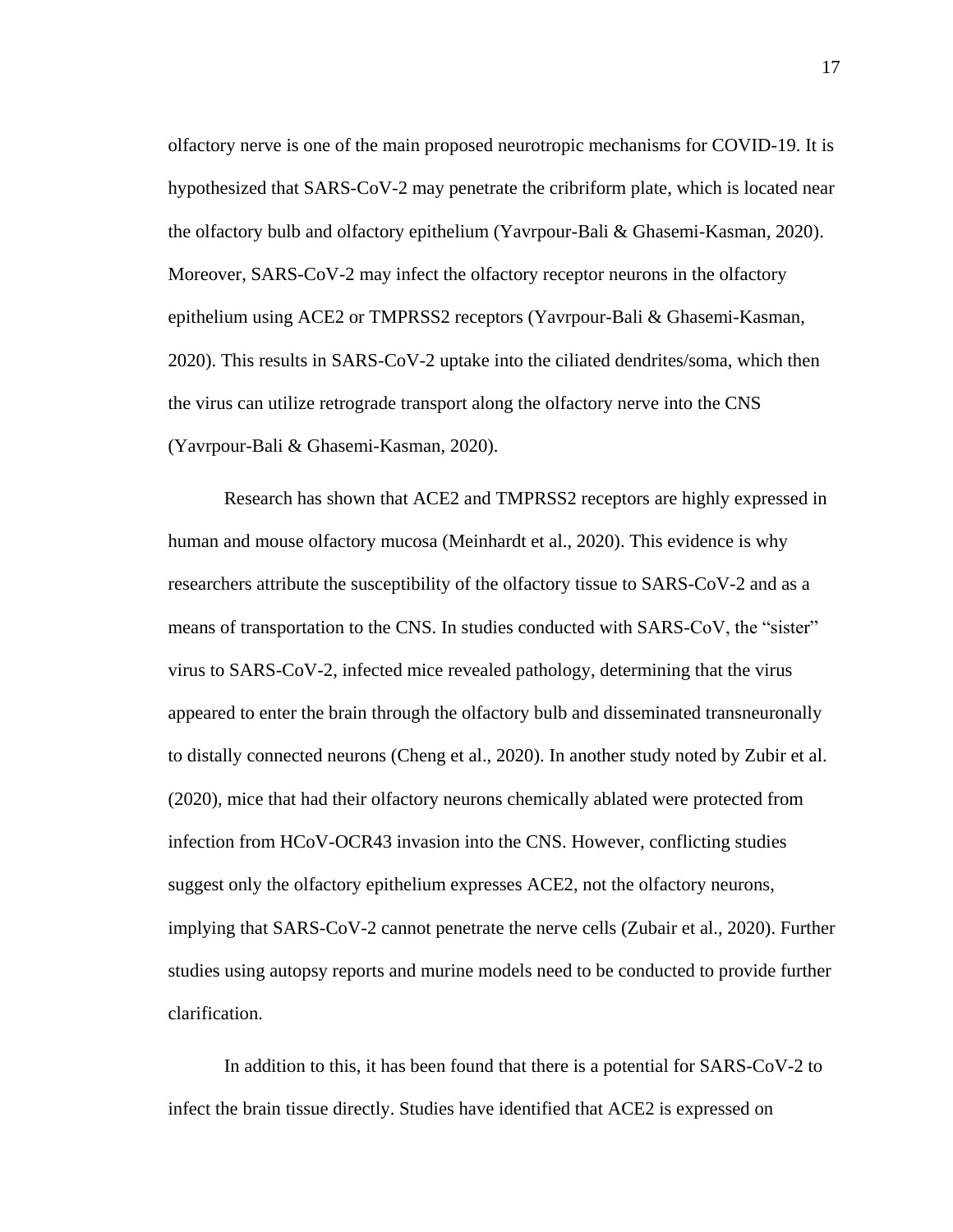numerous brain structures, including the brainstem, cortex, striatum, and hypothalamus (Bougakov et al., 2020). ACE2 has also been reported to be expressed on neurons and glial cells located throughout the brain. This is important as these structures and cells become potential targets for SARS-CoV-2 infection due to their expression of ACE2 (Bougakov et al., 2020). Other receptors are also in the process of being identified as potential mediators for SARS-CoV-2 infection in the brain. One of the newly recognized receptors is CD147 or Basigin. It is currently being investigated for its role in the viral entry of SARS-CoV-2 into brain tissue and serving as another entry point for SARS-CoV-2 (Bougakov et al., 2020).

#### **Hematogenous Pathway**

For this pathway, it has been identified that SARS-CoV-2 has the potential to enter the central nervous system (CNS) by entering the bloodstream. It is important to note that there has been evidence of this mechanism of entry into the CNS by other Coronaviruses, such as MERS-CoV and SARS-CoV (Reza-Zaldivar et al., 2020). Remarkably, the most common viral entry point into the CNS from the bloodstream is through the Blood-Brain Barrier (BBB) (Reza-Zaldivar et al., 2020). First, it has been proposed that SARS-CoV-2 can enter the bloodstream by infecting and damaging the epithelial cells. SARS-CoV-2 can likely injure the epithelium barrier and pervade the bloodstream (Lima et al., 2020). Specifically, the hypothesized origin of SARS-CoV-2 infection into blood circulation is in the respiratory tract. As mentioned previously, type II pneumocytes are the population of cells that SARS-CoV-2 primarily infects, and they highly express ACE2. As a result, when these epithelial cells are infected, SARS-CoV-2 can potentially enter the bloodstream and travel to the CNS. Additionally, another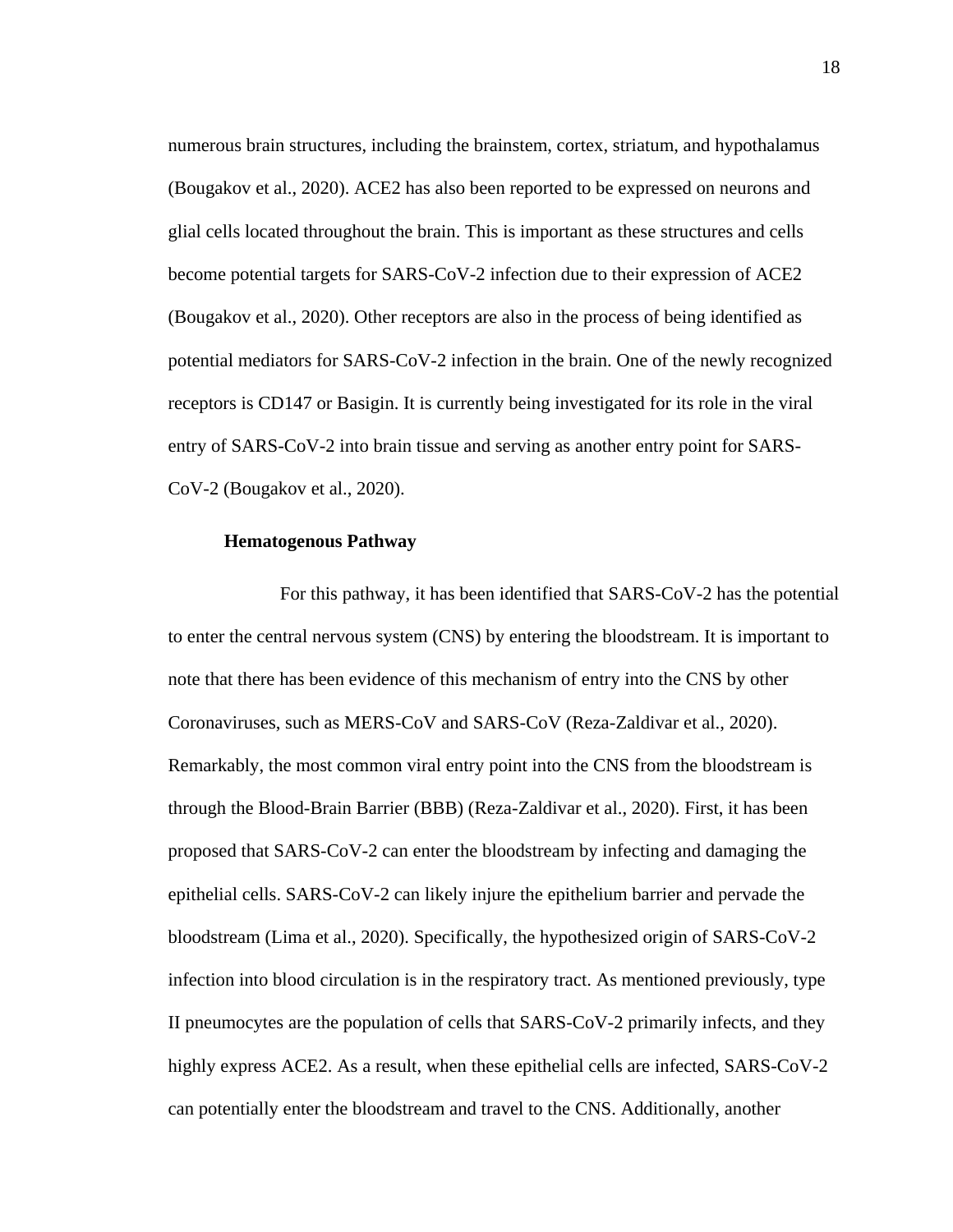proposed entryway for SARS-CoV-2 to enter the blood circulation is through the infection of the epithelial cells of the gastrointestinal (GI) tract (Lima et al., 2020).

Once SARS-CoV-2 has invaded the bloodstream, it has the potential to disseminate and infect the brain endothelial cells through the binding of ACE2, disrupting the BBB (Lima et al., 2020). Lima et al. (2020) described that the potential consequences of SARS-CoV-2 penetrating the BBB are edema, increased intracranial hypertension, and increased promotion of virus in the CNS. Paniz-Mondolfi et al. (2020) reported that a structural analysis revealed viral-like particles of SARS-CoV-2 were observed in the endothelial cells and pericytes of brain capillaries. In addition to this, the viral-like particles were also found in the astrocytic processes and contributing to the BBB dysfunction (Paniz-Mondolfi et al., 2020). In another recent study reported by Erickson et al. (2021), the S protein component of SARS-CoV-2 was found to induce BBB leakage in primary human in vitro BBB models. These studies suggest that the hematogenous pathway is a possible means of entry for the SARS-CoV-2 virus into the CNS.

There is an additional proposed mechanism for SARS-CoV-2 to enter the CNS by the hematogenous pathway, by infection of the endothelial cells of the choroid plexus, therefore penetrating the blood-cerebrospinal fluid barrier (BCSFB) (Yachou et al., 2020). This method of entry requires further investigation.

Although the virus-mediated dysfunction of the BBB could potentially be in response to direct infection by SARS-CoV-2, other indirect responses instigated by the virus may also play a prominent role. Erickson et al. (2021) reported that SARS-CoV-2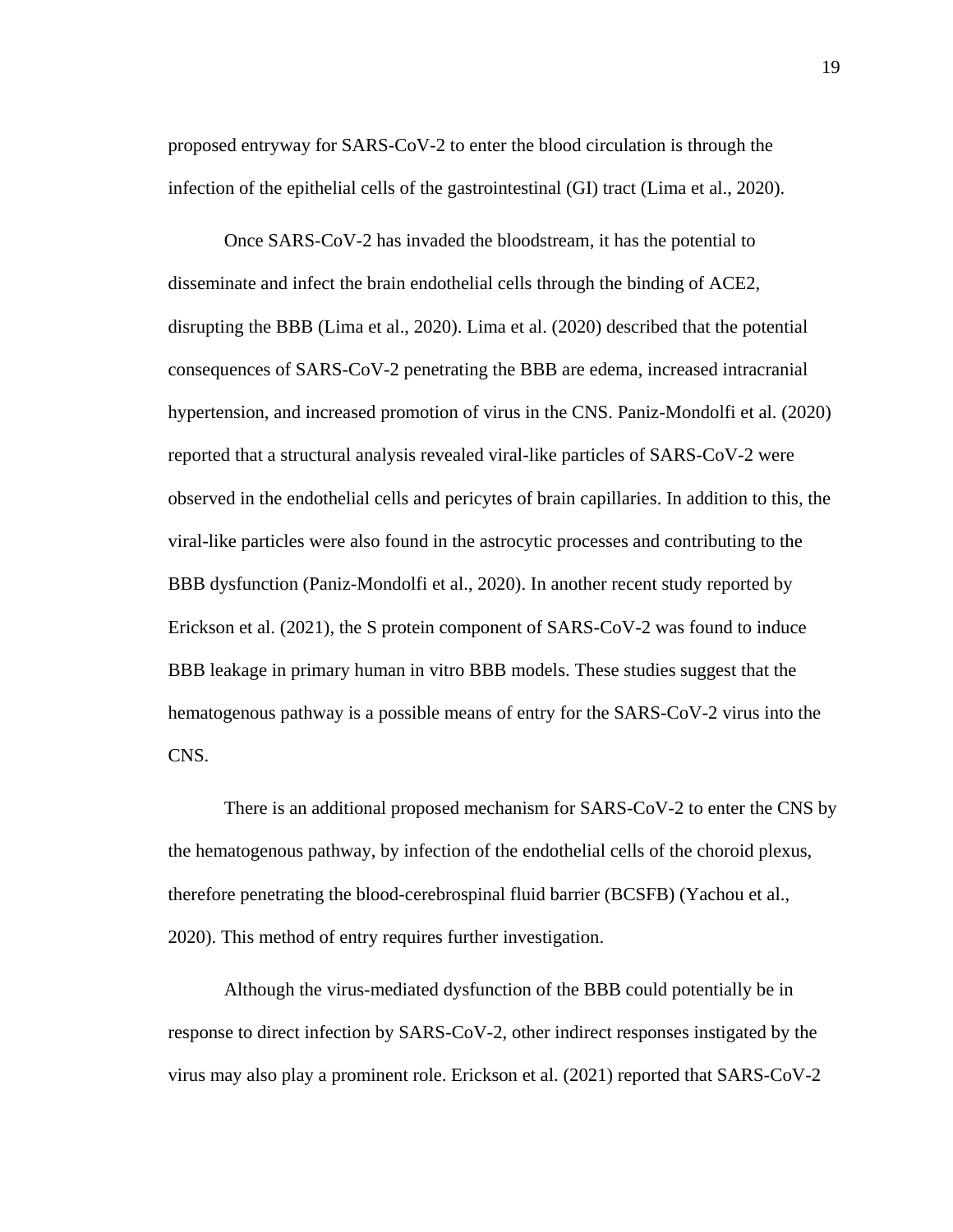infection of endothelial cells (that overexpressed ACE2) generated the overexpression of clotting factors, adhesion molecules, and pro-inflammatory cytokines. This overexpression may be damaging to the BBB, causing it to be more permeable, and may promote viral entry into the CNS.

#### **Immune Response and SARS-CoV-2**

Both entry of SARS-CoV-2 into the CNS and nervous system damage may result from the immune system's response. As a result of SARS-CoV-2 infection, the immune system instigates a systemic inflammatory response. This response involves overproducing pro-inflammatory cytokines, chemokines, and complement (Erickson et al., 2021). This overexpression and increased inflammation produced by the immune response can have various effects on the nervous system.

First, the released factors can alter the permeability of the BBB (Yavarpour-Bali & Ghasemi-Kasman, 2020). Specifically, cytokines such as interleukin (IL)-1β, IL-6, Tumor Necrosis Factor (TNF)- $\alpha$ , and Interferon (IFN)- $\gamma$  can disrupt the BBB by controlling transcytosis by adjusting the function of BBB transporters (Erickson et al., 2021). In addition to this, according to Erickson et al. (2021), cytokines and chemokines TNF-  $\alpha$ , IL-1 $\alpha$ , IL-1 $\beta$ , IL-1RA, IL-6, CCL2, and CCL11 serve as substrates for transport across the BBB. When production of these elevates, there is increased transport across the BBB, thus allowing the opportunity for SARS-CoV-2 to invade the CNS.

Next, it is postulated that the upregulation of the immune system in response to SARS-CoV-2 may result in inflammatory injury, leading to brain damage such as edema and even alteration of consciousness (Yavarpour-Bali & Ghasemi-Kasman, 2020). It has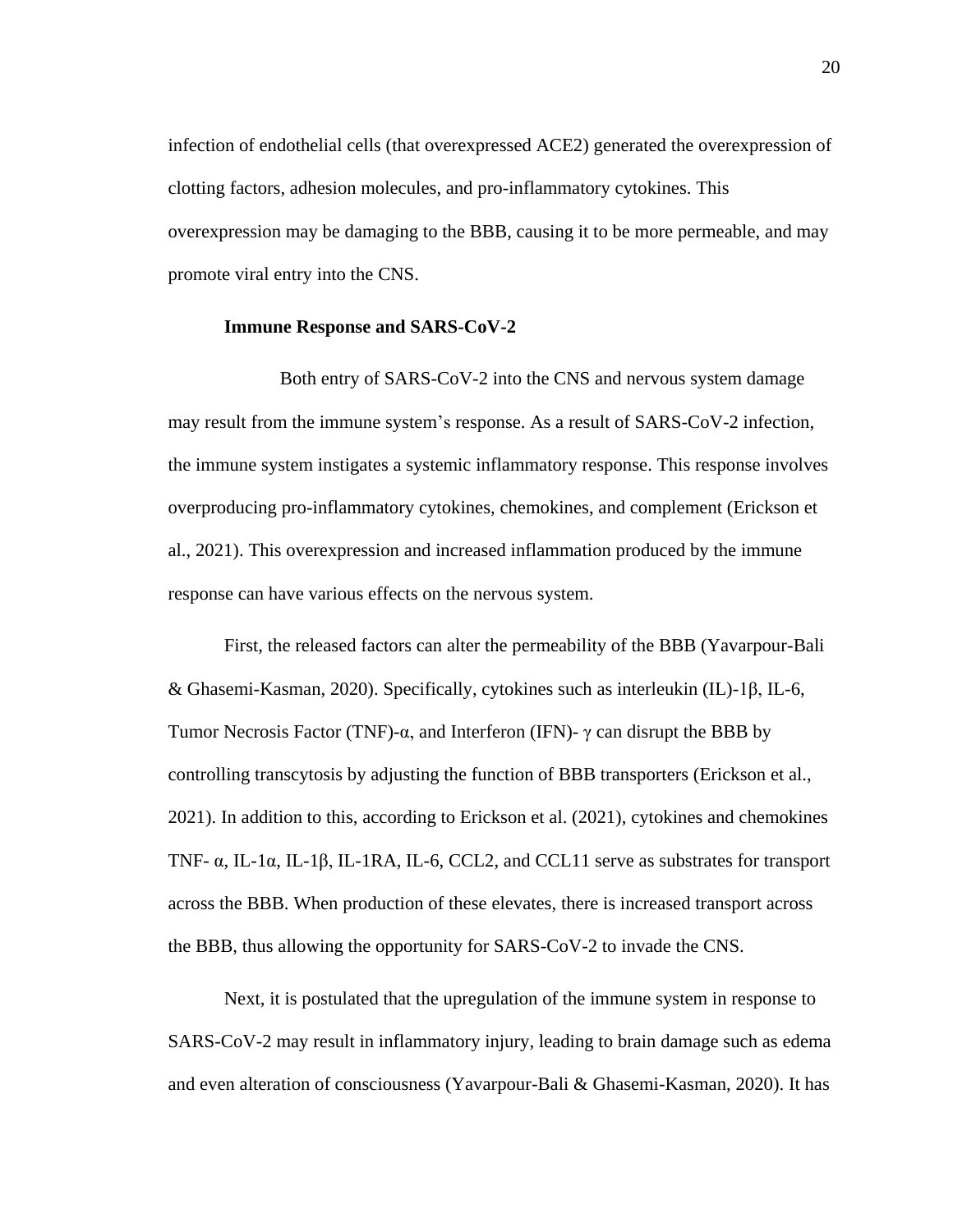also been theorized that the overexpression of the immune system due to infection may instigate a cytokine storm, which results in a systemic inflammatory response and a critical cause of ARDS (Song et al., 2020). In short, the hyper-inflammation generated by SARS-CoV-2 infection can impair neurovascular endothelial function, dysregulate the BBB, and may be a significant contributor to the CNS clinical manifestations observed in patients with COVID-19 (Najjar et al., 2020).

Finally, the last proposed mechanism of CNS damage inflicted by SARS-CoV-2 through the immune system is peripheral immune transmigration, often referred to as the "Trojan Horse" mechanism (Lima et al., 2020). This mechanism requires infected immune cells, such as leukocytes, to travel into the brain. Currently, there is speculation that SARS-CoV-2 could inflect the peripheral bloodstream leukocytes, predominantly monocytes/macrophages, and myeloid cells (Lima et al., 2020). The infection of these cells would potentially facilitate dissemination to the CNS. SARS-CoV-2 would utilize these cells as vehicles to travel across the BBB, meninges, and choroid plexus into the CNS (Reza-Zaldivar et al., 2020). It is known that SARS-CoV utilizes this mechanism by infecting lymphocytes, monocytes, and macrophages, resulting in lymphopenia, a condition that has also been reported in SARS-CoV-2 infected individuals (Lima et al., 2020). Based on this, as Lima et al. (2020) noted, researchers hypothesize that SARS-CoV-2 utilizes circulating immune cells and dendritic cells to disperse into the CNS.

#### **Hypoxia and SARS-CoV-2**

Hypoxia is another process that occurs due to SARS-CoV-2 infection and is a common clinical presentation of COVID-19. Notably, hypoxia is another method in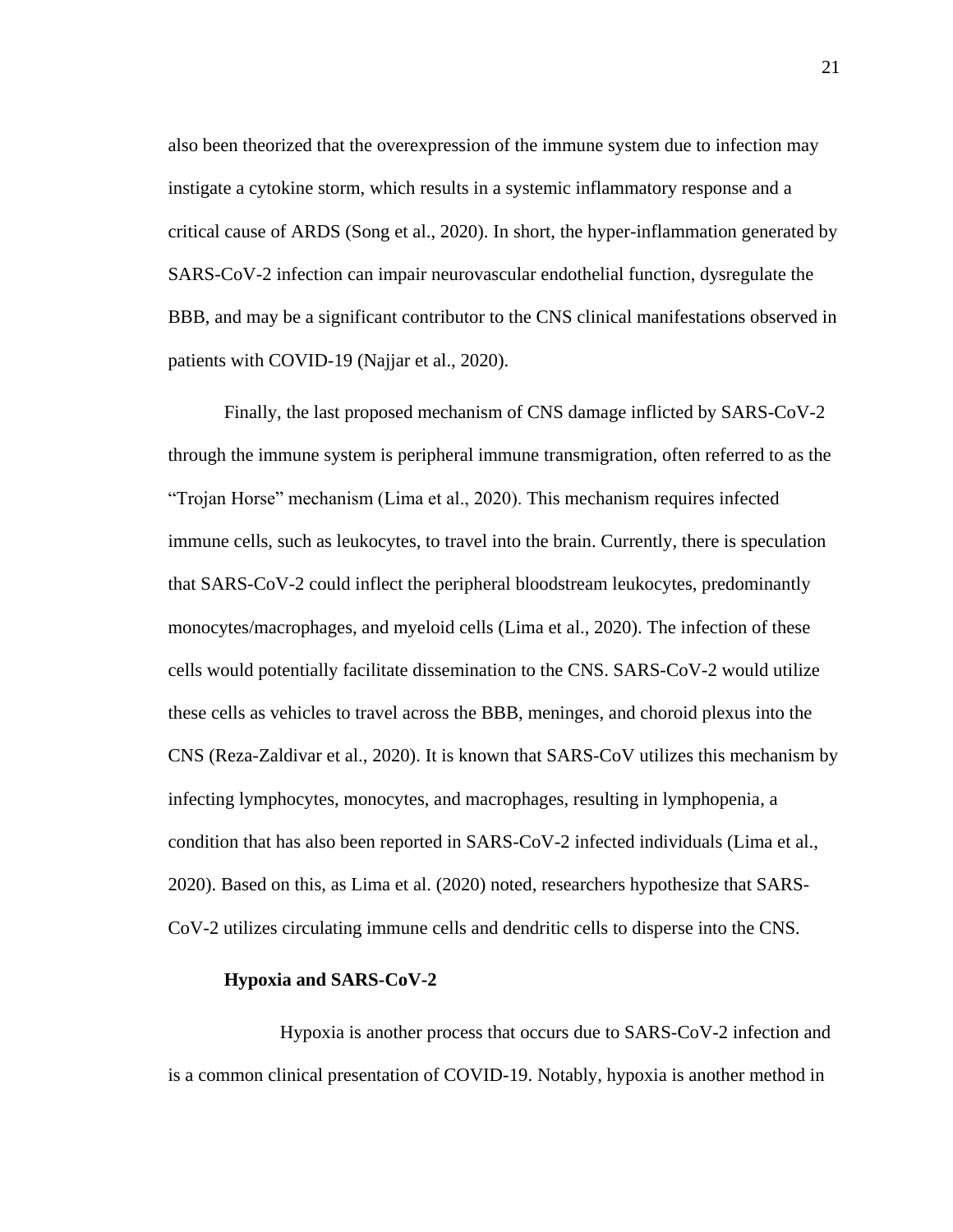which SARS-CoV-2 can inflict damage on the nervous system (Yavarpour-Bali & Ghasemi-Kasman, 2020). When the virus proliferates in the cells in the lung tissue, it can produce alveolar and interstitial inflammatory exudation and edema (Wu et al., 2020). This, in turn, can lead to dysfunction of alveolar gas exchange, which eventually results in hypoxia in the CNS (Yavarpour-Bali & Ghasemi-Kasman, 2020). In response to this hypoxia, brain cells begin rapidly undergoing anaerobic metabolism, leading to the accumulation of lactic acid (Wu et al., 2020). Following this, cerebral vasodilation, interstitial edema, cerebral blood supply obstruction, and headache due to ischemia may occur (Yavarpour-Bali & Ghasemi-Kasman, 2020). If the individual infected with SARS-CoV-2 remains in a hypoxic state, brain function will continue to deteriorate as intracranial pressure increases and may result in coma or death (Wu et al., 2020). In addition to this, severe hypoxia may provoke acute cerebrovascular disease, such as an ischemic stroke (Wu et al., 2020). In essence, hypoxia-induced by SARS-CoV-2 infection may cause damage to the nervous system.

### **Neurological Conditions and Symptoms Associated with SARS-CoV-2**

As more information continues to be discovered about SARS-CoV-2, there is increased evidence accumulating in support that the virus invades the CNS and inflicts neurological damage, as demonstrated by the clinical neurological manifestations. Various neurological complications have been reported in patients infected with SARS-CoV-2. These conditions range in severity from mild such as headache, anosmia, and ageusia, to more severe complications, including impaired consciousness,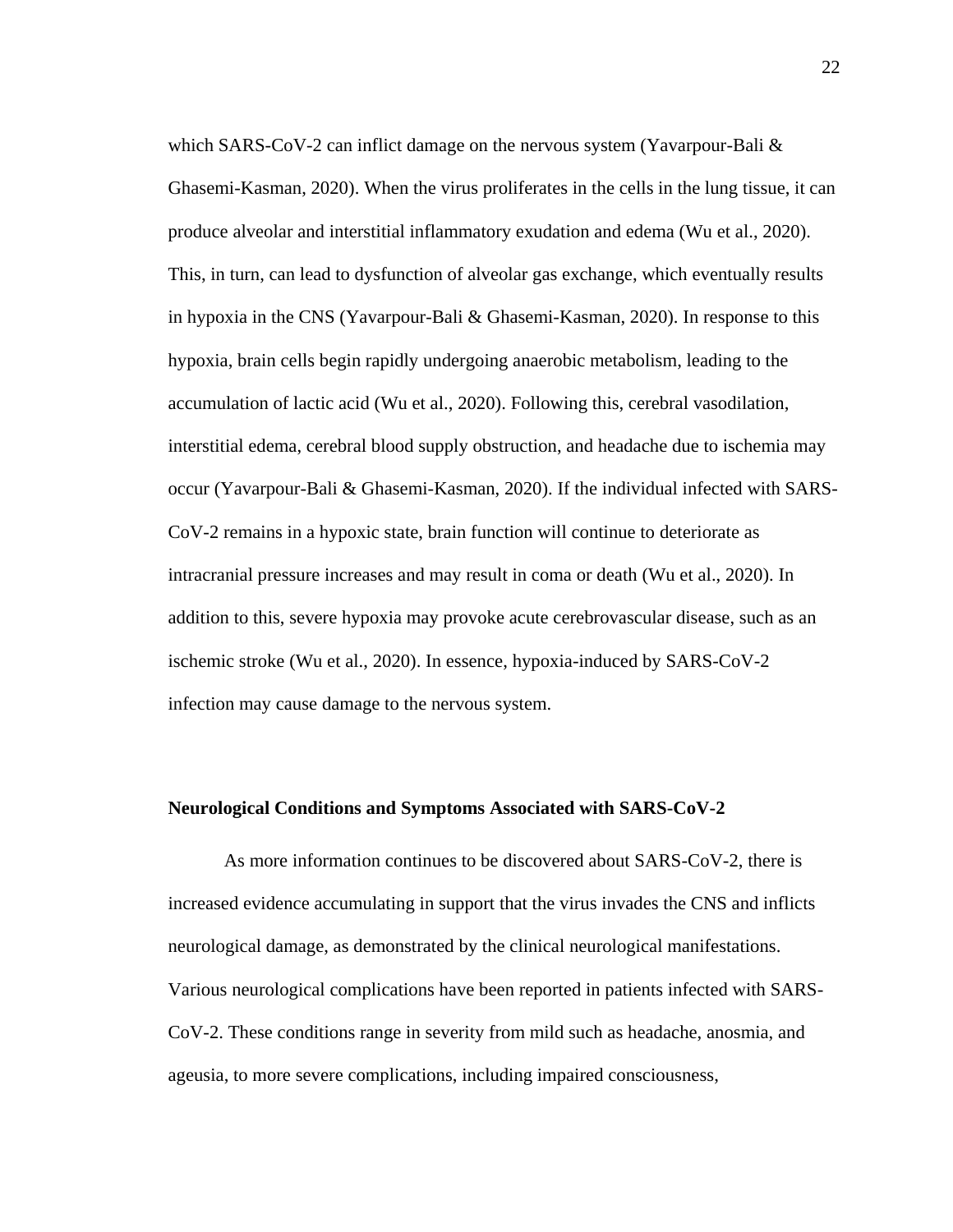cerebrovascular complications, encephalopathy/encephalitis, seizures, Guillain-Barré Syndrome, delirium, and psychiatric disorders (Erickson et al., 2020).

## **Headache**

Headache has been the most common neurological symptom reported by patients who have been infected by SARS-CoV-2 (Zhou et al., 2020). Not only this, but headache was also a chief complaint of COVID-19 in general, accompanying the more classic symptoms of fever, cough, and shortness of breath (Zubair et al., 2020). The prevalence of headaches in COVID-19 patients was reported to be as high as 70% (Al-Ramadan et al., 2021). Although headache is an established indication of conditions such as meningitis, encephalitis, and intracranial hypertension, its relationship to the pathophysiology of SARS-CoV-2 is still unknown (Zubair et al., 2020). Some researchers postulate that the neuroinflammatory mechanisms that occur by cytokines and chemokines resulting from infection may contribute to the production of headaches (Zubair et al., 2020). However, it is currently understood by scientists that headache, along with the other neurologic manifestations of COVD-19, could potentially be attributed to direct infection of the virus, or secondary factors, such as the immune system (Erickson et al., 2020).

#### **Anosmia and Ageusia**

Al-Ramadan et al. (2021) reported that olfactory and gustatory impairment was a common neurological symptom of SARS-CoV-2 infection. Notably, anosmia and ageusia were reported as early manifestations of SARS-CoV-2, appearing in the first five days of illness (Zhou et al., 2020). As recognition of COVID-19 continued to improve and develop, the reported incidence of chemosensitive impairment considerably increased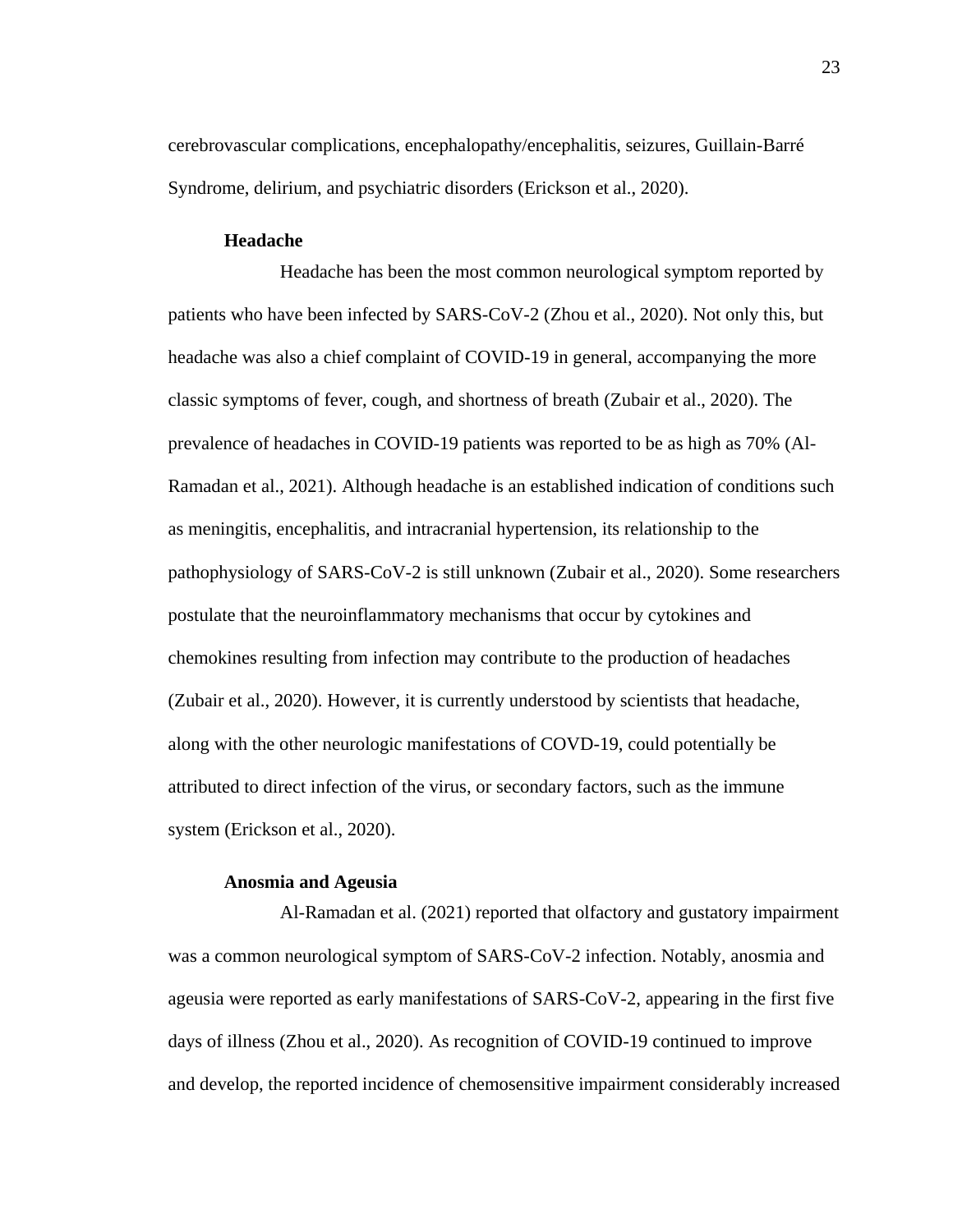from about 19.4% to 88% (Zhou et al., 2020). In a study with 417 participants diagnosed with mild to moderate COVID-19, scientists observed that the incidence of olfactory dysfunction was 85.6%, and gustatory dysfunction was 88% (Al-Ramadan et al., 2021). Notably, olfactory dysfunction was not associated with rhinitis or nasal dysfunction (Zubair et al., 2020) but was significantly linked to fever and gustatory symptoms (Al-Ramadan et al., 2021).

#### **Impaired Consciousness**

In a study conducted by Mao et al. (2020), 37% of hospitalized patients due to COVID-19 experienced impaired consciousness. Researchers suggest that the underlying reasons behind hindered consciousness due to SARS-CoV-2 may be due to several aspects, including direct infection to the brain parenchyma, encephalopathy, or seizures (Zubair et al., 2020).

#### **Infectious Toxic Encephalopathy**

Encephalopathy is a non-specific term used to describe impairment in brain function (Al-Ramadan et al., 2021). Hallmarks of encephalopathy are altered mental status or impaired consciousness, confusion, headache, lethargy, delirium, or coma (Zubair et al., 2020). Infectious toxic encephalopathy, also known as acute toxic encephalitis, is a specific type in which reversible brain dysfunction is caused by the processes of acute infection (Wu et al., 2020). These processes include severe inflammation, hypoxia, viremia, and metabolic dysfunction (Wu et al., 2020). The significant pathological change in this condition is cerebral edema, with no evidence of inflammation present in the cerebrospinal fluid (Wu et al., 2020). Due to the proposed neurotropic mechanisms and increasing evidence of brain edema in COVID-19 patients,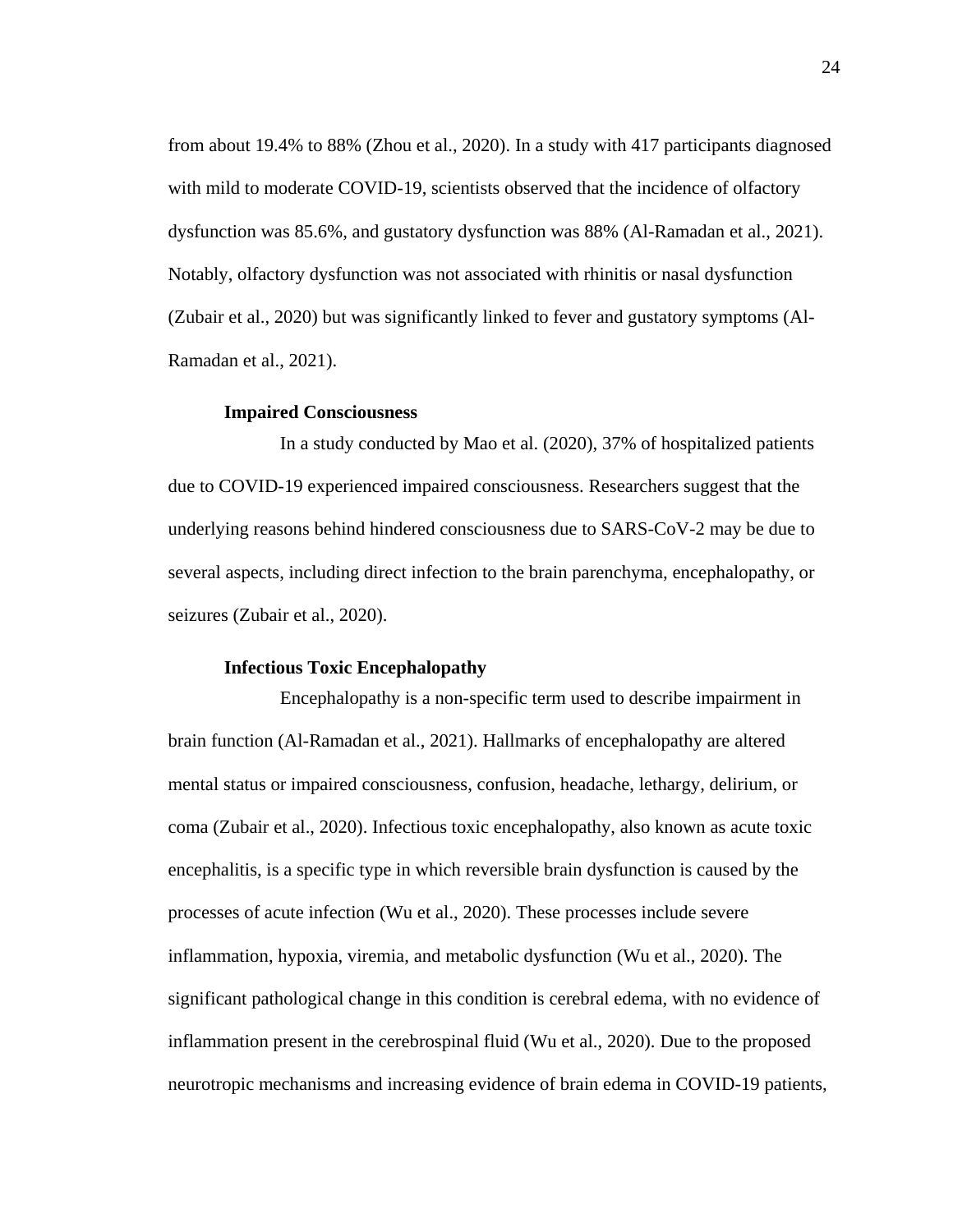SARS-CoV-2 may potentially cause acute toxic encephalitis. However, more studies need to be conducted to investigate this relationship further.

#### **Viral Encephalitis**

Encephalitis is a severe condition that causes various neurological abnormalities, including headache, fever, convulsions, impaired consciousness, hallucination, confusion, aphasia, and impaired movement (Al-Ramadan et al., 2021). Wu et al. (2020) reported that encephalitis concerns the inflammatory lesions in the brain that cause neuronal damage generated by pathogens. Although some SARS-CoV-2 associated encephalitis is now being reported, such as one involving a 41-year old diabetic woman diagnosed with COVID-19 and CSF analysis consistent with viral infection (Al-Ramadan et al., 2021), more research needs to be conducted on this association.

## **Seizure**

Seizures linked to SARS-CoV-2 infection have been reported in about 10% of COVID-19 patients (Zubair et al., 2020). It is also important to note that seizures have been reported in other coronavirus infections. Additionally, Zubair et al. (2020) reported that patients who have a primary seizure disorder and contract COVID-19 are at a higher risk for seizure and status epilepticus. Al-Ramadan et al. (2021) stated that nonepileptic seizures have also been described; however, further investigation into these cases is needed.

#### **Cerebrovascular Complications**

Occlusion or rupture of the blood vessels that comprise the cerebrovascular system can potentially halt blood perfusion in the brain, leading to a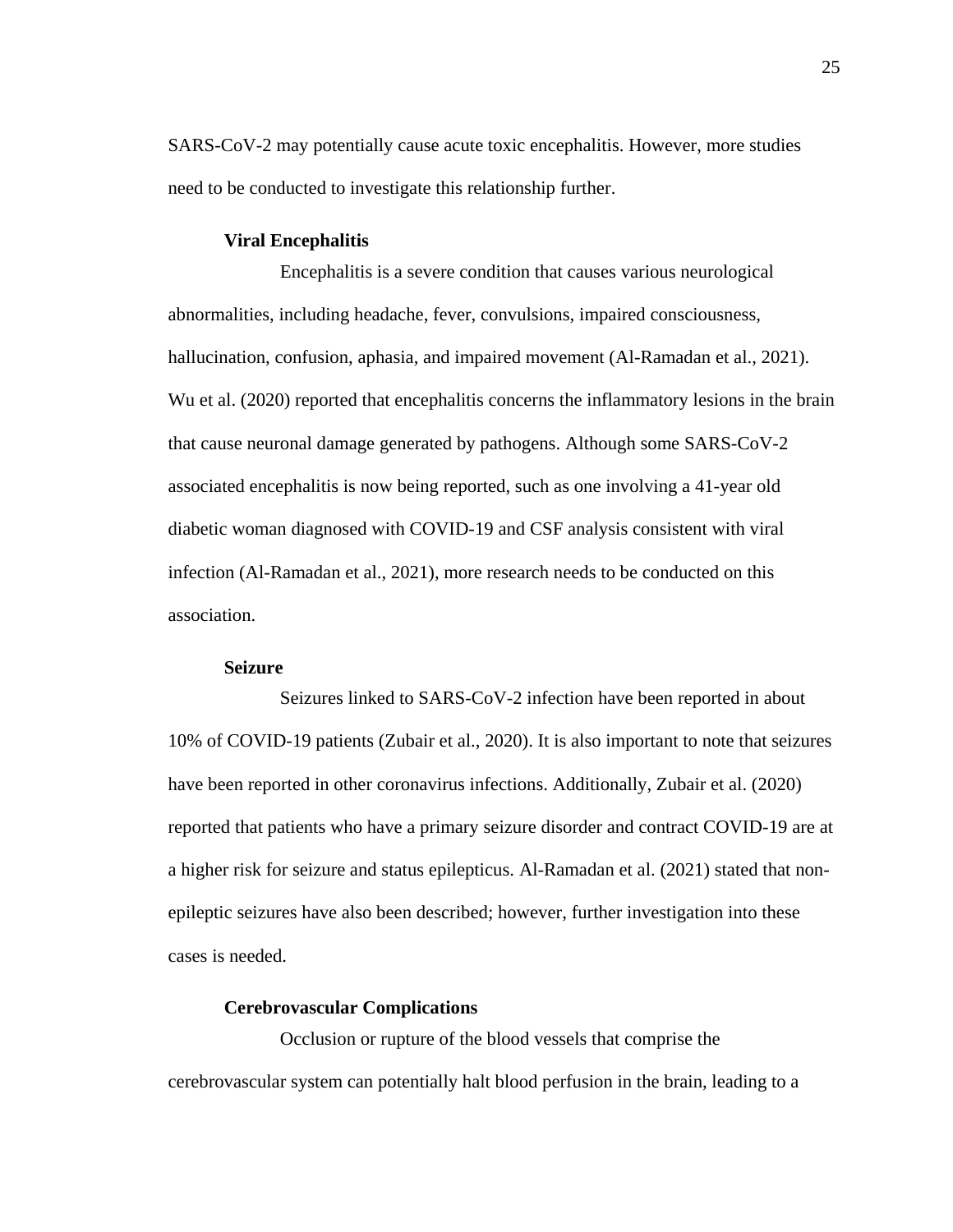stroke (Al-Ramadan et al., 2021). In addition to this, an ischemic brain injury that is induced by the inflammatory response due to SARS-CoV-2 may also cause an acute cerebrovascular complication (Wu et al., 2020). It has been found that patients with severe COVD-19 disease often present with elevated D-dimer levels and significantly decreased platelet reduction, which also may induce a cerebrovascular complication (Wu et al., 2020). Many cases are emerging reporting COVID-19 patients who experienced a stroke. It is important to note that most of these patients were: significantly older, had more cardiovascular risk factors, had higher levels of D-dimer and C-reactive protein, indicative of a hypercoagulative state (Zubair et al., 2020). However, a recent study in New York observed that COVID-19 patients younger than 50 years old also experienced large-vessel strokes (Zubair et al., 2020). Thus, more studies need to be conducted.

#### **Guillain-Barré Syndrome**

Guillain-Barré Syndrome or acute inflammatory demyelinating polyneuropathy (AIDP) is a condition that has been slowly emerging in patients with COVID-19. Guillain-Barré Syndrome is known to develop following a gastrointestinal or respiratory illness. The disorder, using a mimicry mechanism in order to bind to the peripheral nervous system, results in neuronal dysfunction (Zubair et al., 2020). A study reported 5 cases of Guillain-Barré Syndrome in Italy following a COVID-19 infection. In most cases, the patients presented with paresthesia and lower-extremity weakness (Zubair et al., 2020). Al-Ramadan et al. (2021) stated that another study potentially found 24 cases of Guillain-Barré Syndrome associated with COVID-19. The emergence of these cases indicates Guillain-Barré Syndrome is a complication of COVID-19; however, more research needs to be done.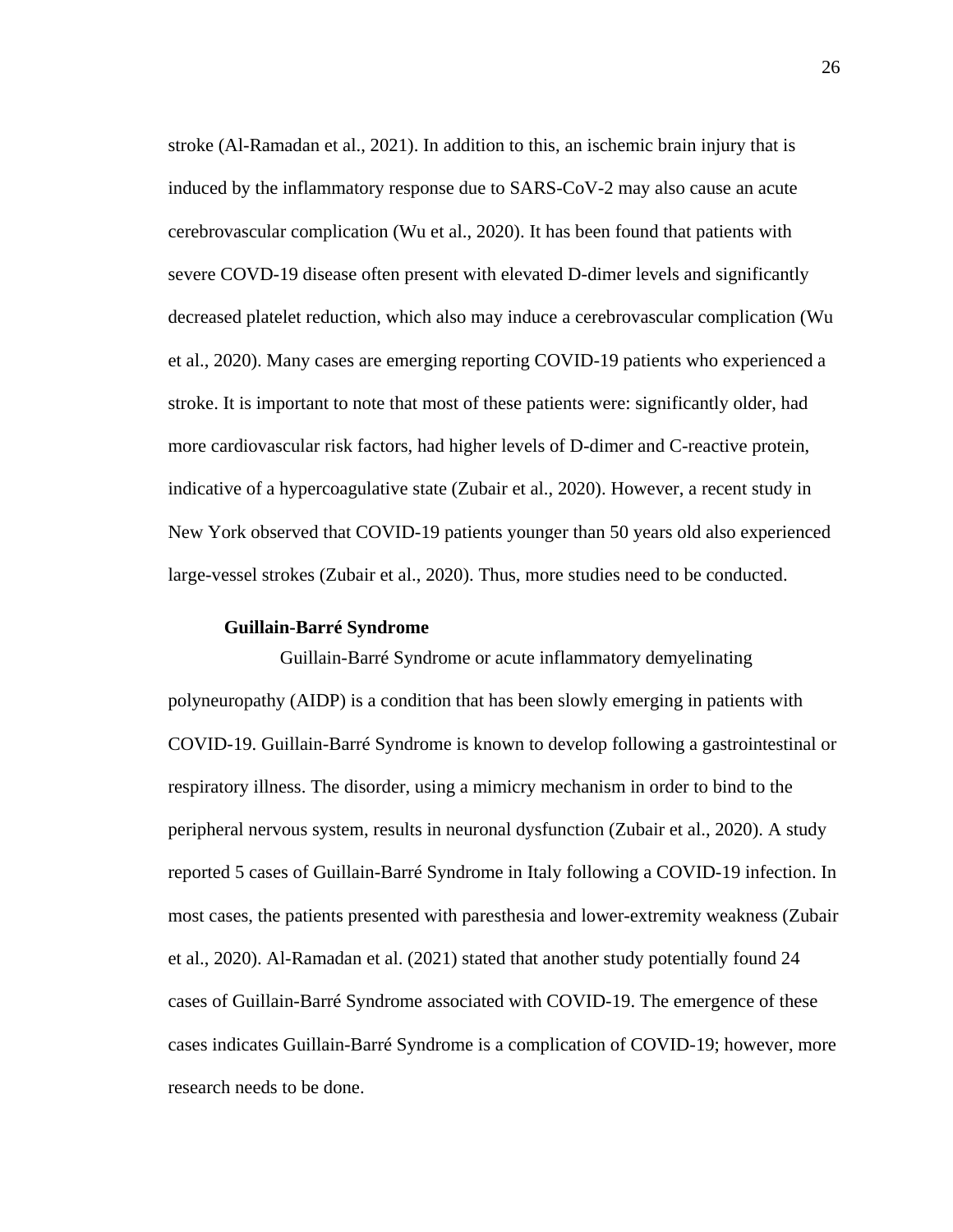## **Psychiatric Disorders**

The COVID-19 pandemic in itself has served as a significant psychological stressor. Depression, anxiety, insomnia, and trauma-related disorders have been reported due to the SARS-CoV-2 pandemic. The current data conveys that the frequency and severity of psychiatric symptoms are associated with proximity to COVID-19 patients (Troyer et al., 2020). In addition to the psychological conditions people are experiencing due to the global pandemic, neurotropic mechanisms of SARS-CoV-2 may promote the onset of psychiatric symptoms (Orsini et al., 2020). Researchers speculate the association between SARS-CoV-2 infection and psychiatric symptoms may be attributable to the systemic inflammatory response that occurs due to infection (Orsini et al., 2020). Common psychiatric conditions emerging are depression, delirium, and psychosis (Orsini et al., 2020). In order to fully comprehend the association between SARS-CoV-2 and psychological symptoms, more studies need to be conducted.

# **RECOMMENDATIONS FOR FUTURE STUDIES**

SARS-CoV-2 infection and its proposed ability to invade the CNS only continue to grow in strength with the emerging evidence. As scientists continue to study the various mechanisms of SARS-CoV-2, there will be more definitive answers regarding how the virus functions and the damage it executes. Researchers across the globe have been working to gain insight into SARS-CoV-2's neurotropic methods by using available information on previous coronaviruses and attempting to begin data collection. As research on COVID-19 continues, scientists can specifically test the proposed mechanisms and the associated neurological conditions that have surfaced.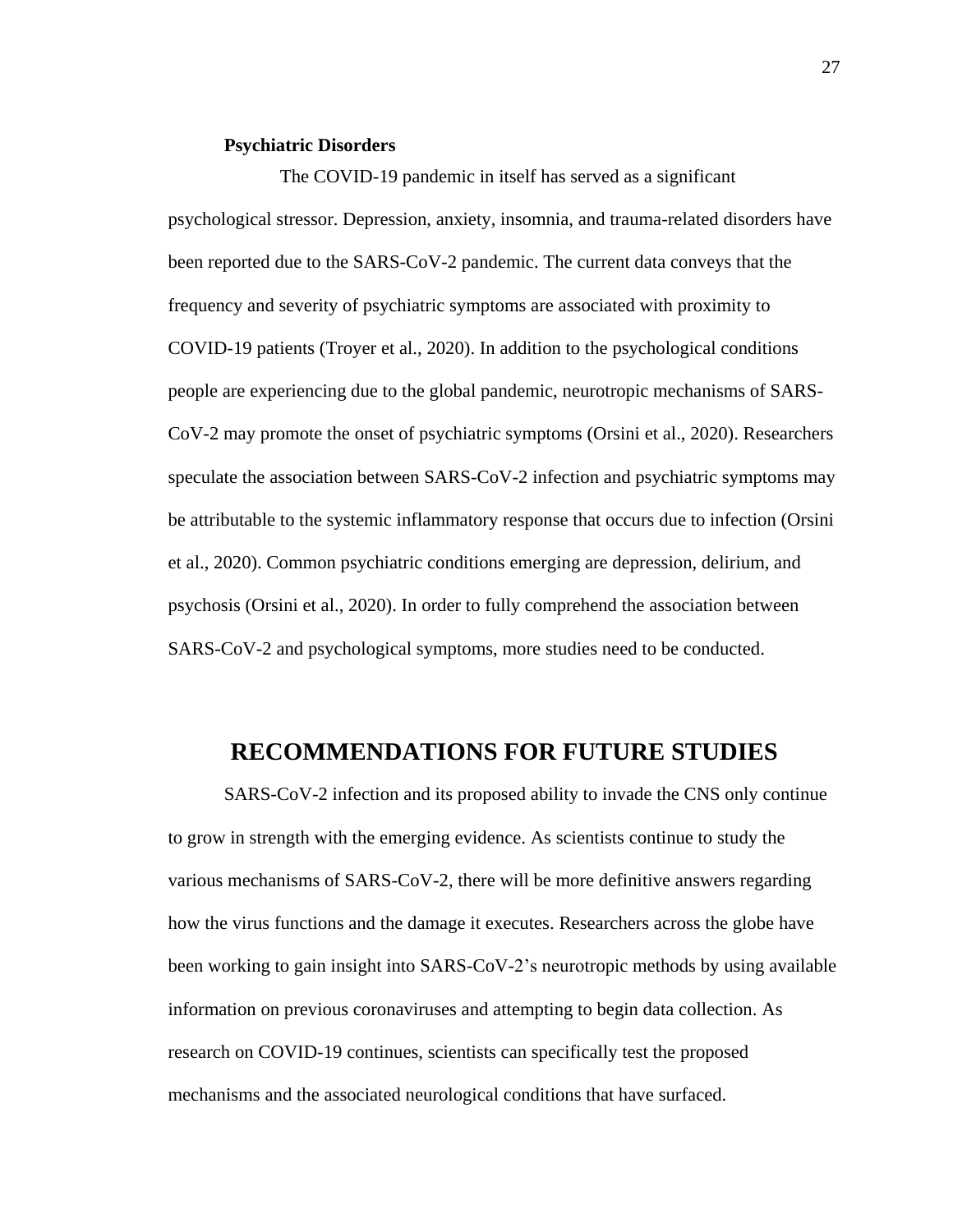Understanding the mechanism through which SARS-CoV-2 can enter the CNS is imperative, as it will provide the information necessary to decipher why the specific neurological conditions are occurring. In addition to this, it is also crucial for scientists to continue investigating the neurological disorders associated with COVID-19 to assess the strength in their correlation. Studying and being cognizant of these severe neurological conditions may lead to early detection and better outcomes with severely ill patients. Finally, long-term assessments of COVID-19 patients are critical to understanding the chronic effects of this disease.

# **RESEARCH STRATEGIES**

An in-depth analysis of multiple sources conducted in this review. To obtain sufficient information on the subject of Coronaviruses, numerous reputable databases were used, such as ScienceDirect, Google Scholar, MEDLINE, ResearchGate, PubMed Central, JSTOR, and the New England Journal of Medicine. In addition to searching for published articles directly for research, cited articles were also utilized.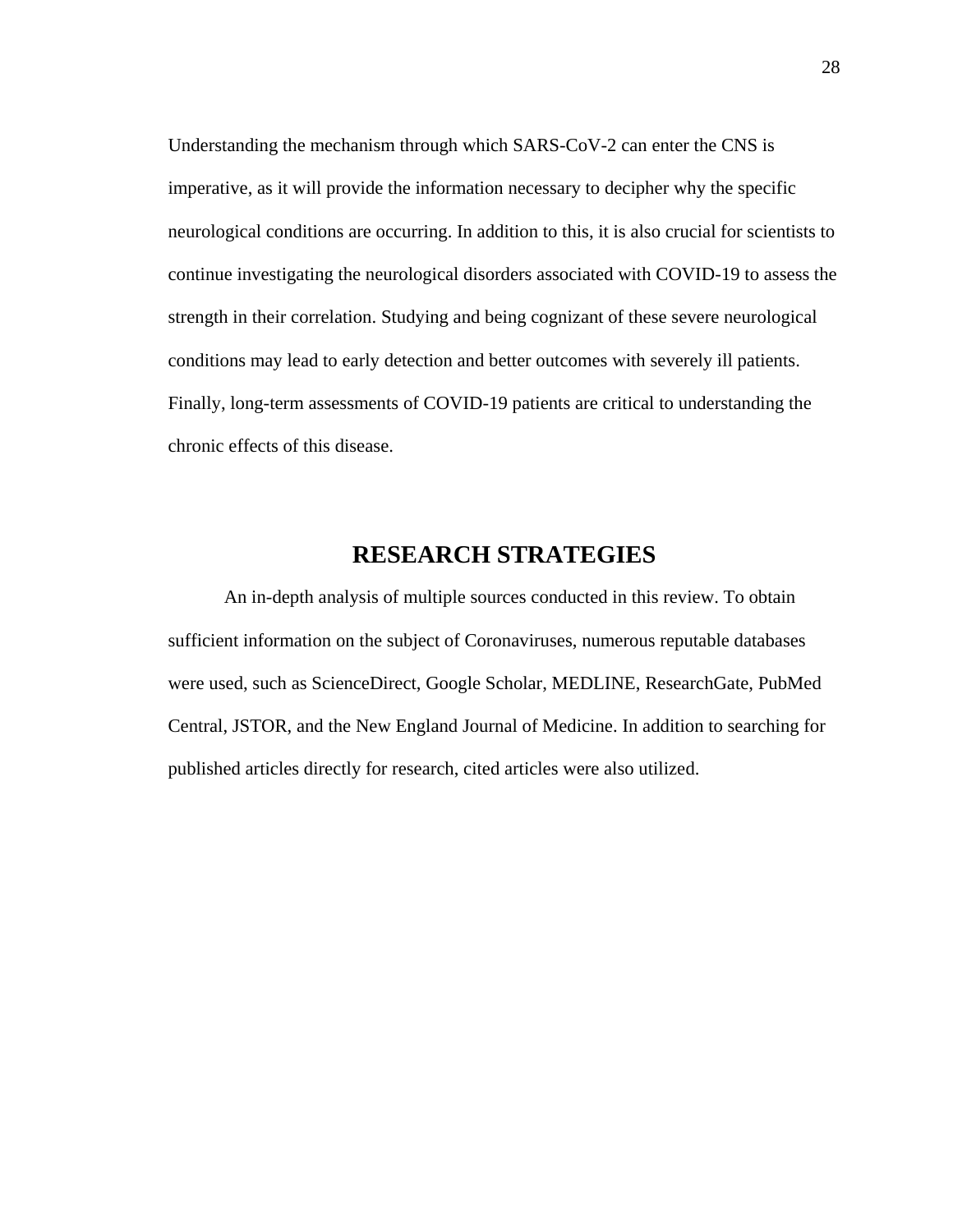# **REFERENCES**

- Al-Ramadan, A., Rabab'h, O., Shah, J., & Gharaibeh, A. (2021). *Acute and post-acute neurological complications of COVID-19* MDPI AG. doi:10.3390/neurolint13010010
- Boopathi, Subramanian, Poma, Adolfo B. & Kolandaivel, Ponmalai. (2020). *Novel 2019 coronavirus structure mechanism of action antiviral drug promises and rule out against its treatment* Journal of Biomolecular Structure and Dynamics.
- Bougakov, D., Podell, K., & Goldberg, E. (2020). *Multiple neuroinvasive pathways in COVID-19* Springer Science and Business Media LLC. doi:10.1007/s12035-020- 02152-5
- Cheng, Q., Yang, Y., & Gao, J. (2020). Infectivity of human coronavirus in the brain. *EBioMedicine, 56*, 102799. doi:10.1016/j.ebiom.2020.102799
- De Nitto, E., Santacroce, L., Carretta, D. M., Charitos, I. A., & Lovero, R. (2021). The human coronaviruses (HCoVs) and the molecular mechanisms of SARS-CoV-2 infection. *Journal of Molecular Medicine (Berlin, Germany), 99*(1), 93-106. doi:10.1007/s00109-020-02012-8
- Dempsey, L.A. SARS-CoV-2 neuroinvasion. *Nat Immunol* **22,** 7 (2021). https://doi.org/10.1038/s41590-020-00854-5
- Erickson, M. A., Rhea, E. M., Knopp, R. C., & Banks, W. A. (2021). *Interactions of SARS-CoV-2 with the Blood-Brain barrier* MDPI AG. doi:10.3390/ijms22052681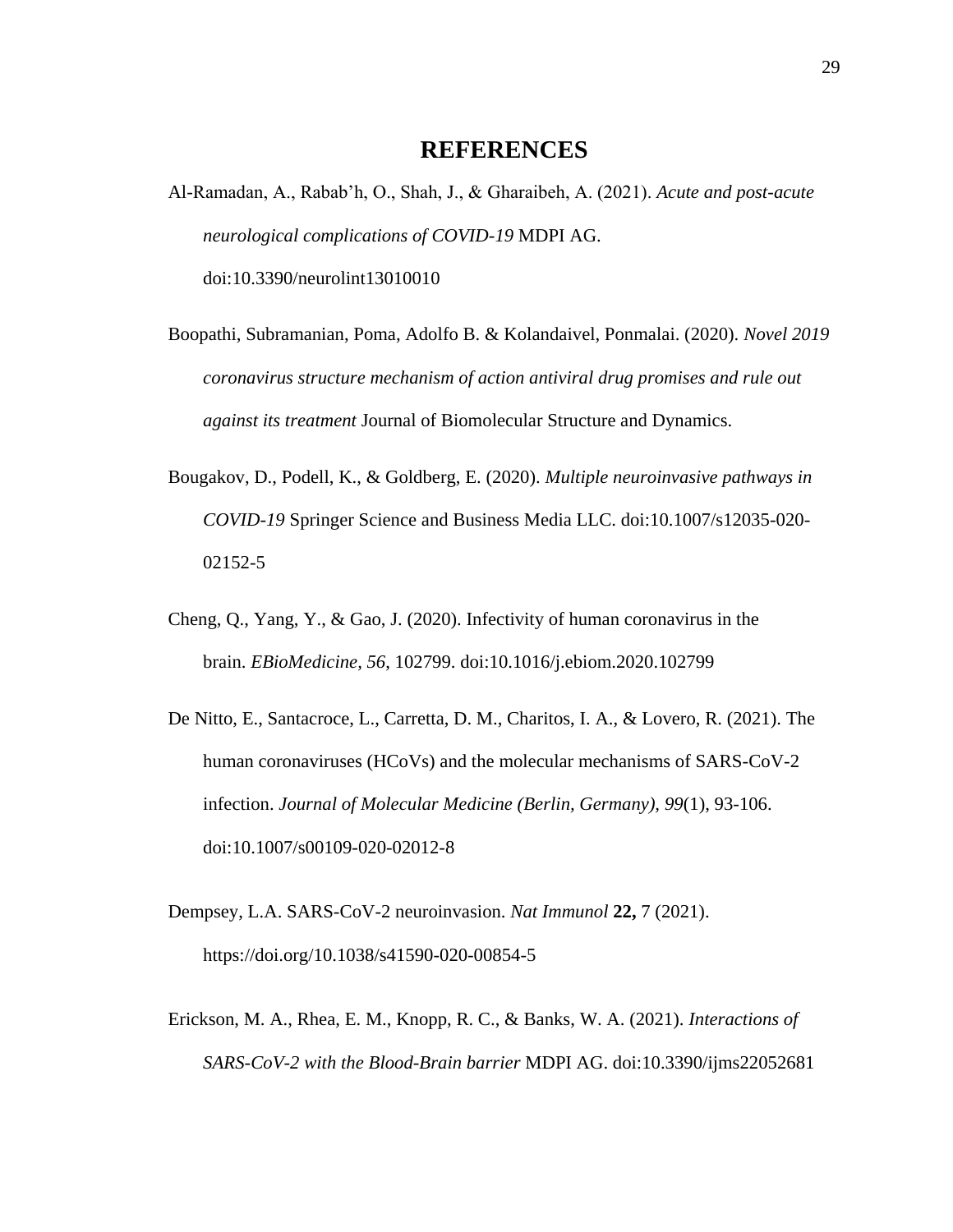- Fehr, A. R., & Perlman, S. (2015). Coronaviruses: An overview of their replication and pathogenesis. *Coronaviruses* (pp. 1-23). New York, NY: Springer New York. doi:10.1007/978-1-4939-2438-7\_1
- Harrison, A. G., Lin, T., & Wang, P. (2020). Mechanisms of SARS-CoV-2 transmission and pathogenesis. *Trends in Immunology, 41*(12), 1100-1115. doi:10.1016/j.it.2020.10.004
- Hu, B., Guo, H., Zhou, P., & Shi, Z. L. (2021). Characteristics of SARS-CoV-2 and COVID-19. *Nature reviews. Microbiology*, *19*(3), 141–154. https://doi.org/10.1038/s41579-020-00459-7
- Kirtipal, N., Bharadwaj, S., & Kang, S. G. (2020). From SARS to SARS-CoV-2, insights on structure, pathogenicity, and immunity aspects of pandemic human coronaviruses. *Infection, Genetics and Evolution, 85*, 104502. doi:10.1016/j.meegid.2020.104502
- Lima, M., Siokas, V., Aloizou, A., Liampas, I., Mentis, A. A., Tsouris, Z., et al. (2020). Unraveling the possible routes of SARS-COV-2 invasion into the central nervous system. *Current Treatment Options in Neurology, 22*(11), 37. doi:10.1007/s11940- 020-00647-z
- Malik, Y. A. (2020). Properties of coronavirus and SARS-CoV-2. *Malaysian Journal of Pathology, 42*(1), 3-11. Retrieved from MEDLINE database. Retrieved from <https://www.ncbi.nlm.nih.gov/pubmed/32342926>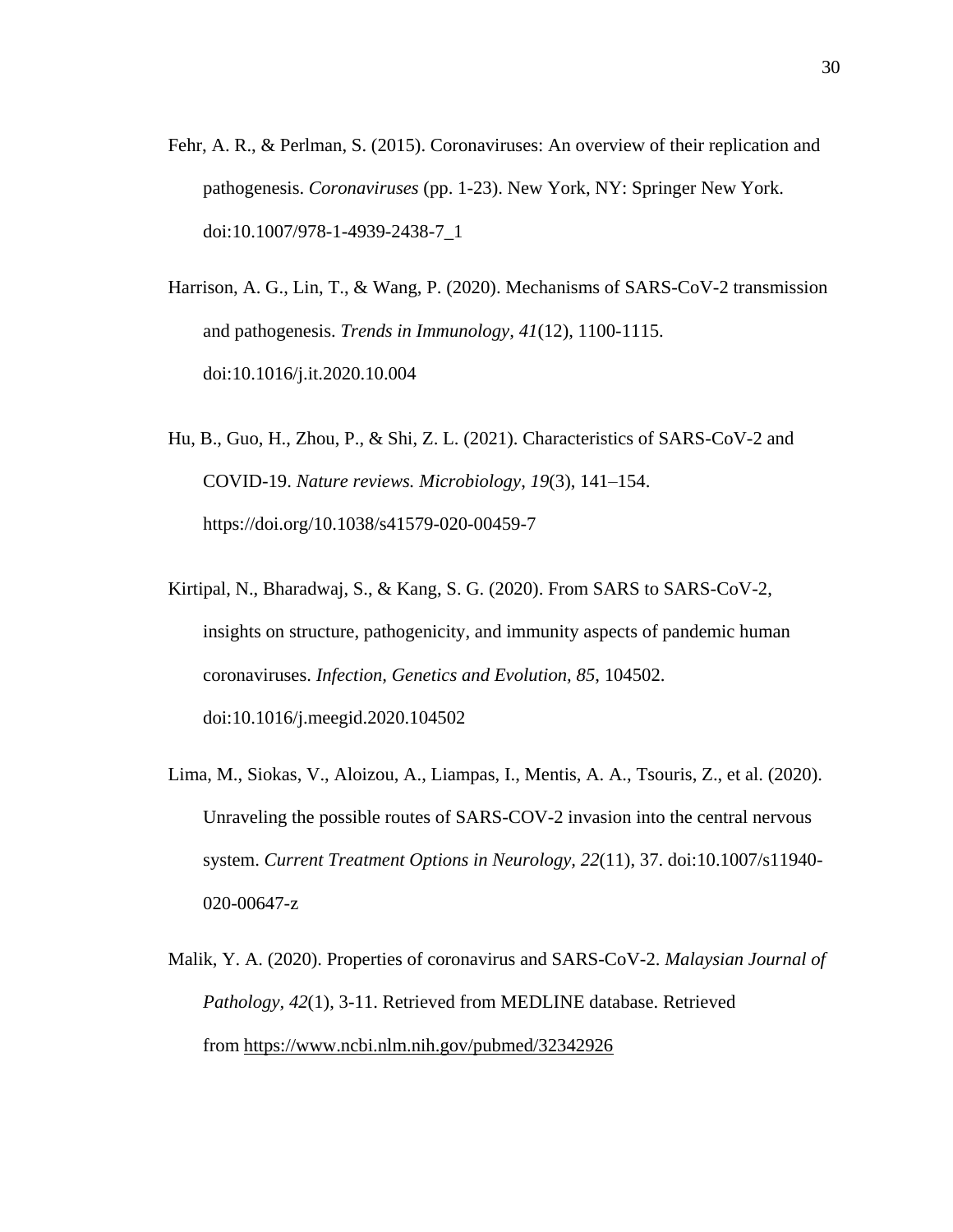- Mao, L., Jin, H., Wang, M., Hu, Y., Chen, S., He, Q., et al. (2020). Neurologic manifestations of hospitalized patients with coronavirus disease 2019 in wuhan, china. *JAMA Neurology, 77*(6), 683-690. doi:10.1001/jamaneurol.2020.1127
- Mao, X., & Jin, W. (2020). The COVID-19 pandemic: Consideration for brain infection. *Neuroscience, 437*, 130-131. doi:10.1016/j.neuroscience.2020.04.044
- Morris, G., Bortolasci, C. C., Puri, B. K., Olive, L., Marx, W., O'Neil, A., et al. (2020). The pathophysiology of SARS-CoV-2: A suggested model and therapeutic approach. *Life Sciences (1973), 258*, 118166. doi:10.1016/j.lfs.2020.118166
- Mousavizadeh, L., & Ghasemi, S. (2020). Genotype and phenotype of COVID-19: Their roles in pathogenesis. *Journal of Microbiology, Immunology and Infection,* doi:10.1016/j.jmii.2020.03.022
- Najjar, S., Najjar, A., Chong, D. J., Pramanik, B. K., Kirsch, C., Kuzniecky, R. I., et al. (2020). *Central nervous system complications associated with SARS-CoV-2 infection: Integrative concepts of pathophysiology and case reports* Springer Science and Business Media LLC. doi:10.1186/s12974-020-01896-0
- Orsini, A., Corsi, M., Santangelo, A., Riva, A., Peroni, D., Foiadelli, T., et al. (2020). *Challenges and management of neurological and psychiatric manifestations in SARS-CoV-2 (COVID-19) patients* Springer Science and Business Media LLC. doi:10.1007/s10072-020-04544-w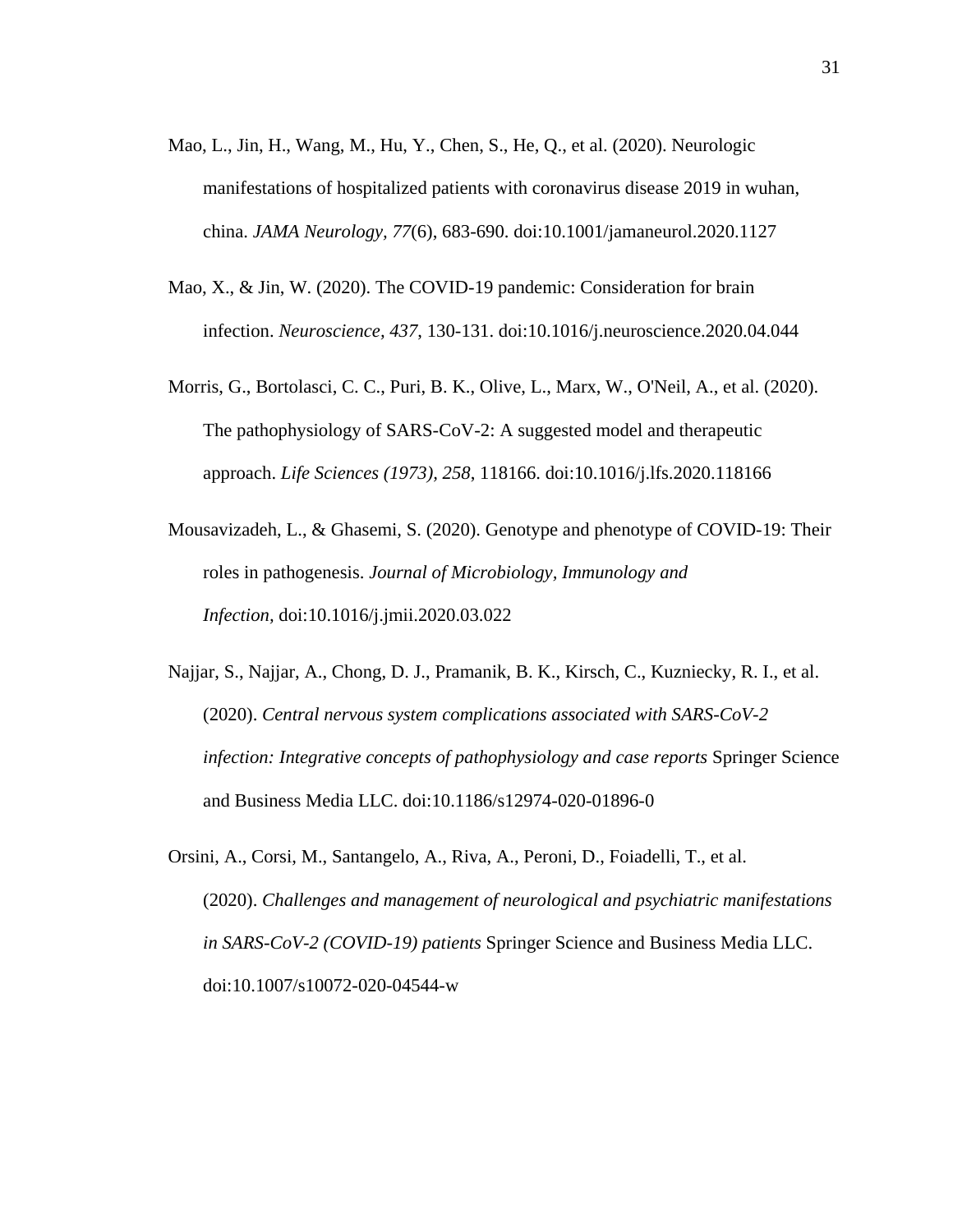- Paniz‐mondolfi, A., Bryce, C., Grimes, Z., Gordon, R. E., Reidy, J., Lednicky, J., et al. (2020). *Central nervous system involvement by severe acute respiratory syndrome coronavirus‐2 (SARS‐CoV‐2)* Wiley. doi:10.1002/jmv.25915
- Reza-Zaldívar, E. E., Hernández-Sapiéns, M. A., Minjarez, B., Gómez-Pinedo, U., Márquez-Aguirre, A. L., Mateos-Díaz, J. C., et al. (2020). Infection mechanism of SARS-COV-2 and its implication on the nervous system. *Frontiers in Immunology, 11*, 621735. doi:10.3389/fimmu.2020.621735
- Rothan, H. A., & Byrareddy, S. N. (2020). The epidemiology and pathogenesis of coronavirus disease (COVID-19) outbreak. *Journal of Autoimmunity, 109*, 102433. doi:10.1016/j.jaut.2020.102433
- Su, S., Wong, G., Shi, W., Liu, J., Lai, A. C. K., Zhou, J., et al. (2016). Epidemiology, genetic recombination, and pathogenesis of coronaviruses. *Trends in Microbiology (Regular Ed.), 24*(6), 490-502. doi:10.1016/j.tim.2016.03.003
- Troyer, E. A., Kohn, J. N., & Hong, S. (2020). Are we facing a crashing wave of neuropsychiatric sequelae of COVID-19? neuropsychiatric symptoms and potential immunologic mechanisms. *Brain, Behavior, and Immunity, 87*, 34-39. doi:10.1016/j.bbi.2020.04.027
- Umakanthan, S., Sahu, P., Ranade, A. V., Bukelo, M. M., Rao, J. S., Faria Abrahao-Machado, L., et al. *Umakanthan paper* doi:10.1136/postgradmedj-2020-138234
- Wiersinga, W. J., Rhodes, A., Cheng, A. C., Peacock, S. J., & Prescott, H. C. (2020). Pathophysiology, transmission, diagnosis, and treatment of coronavirus disease 2019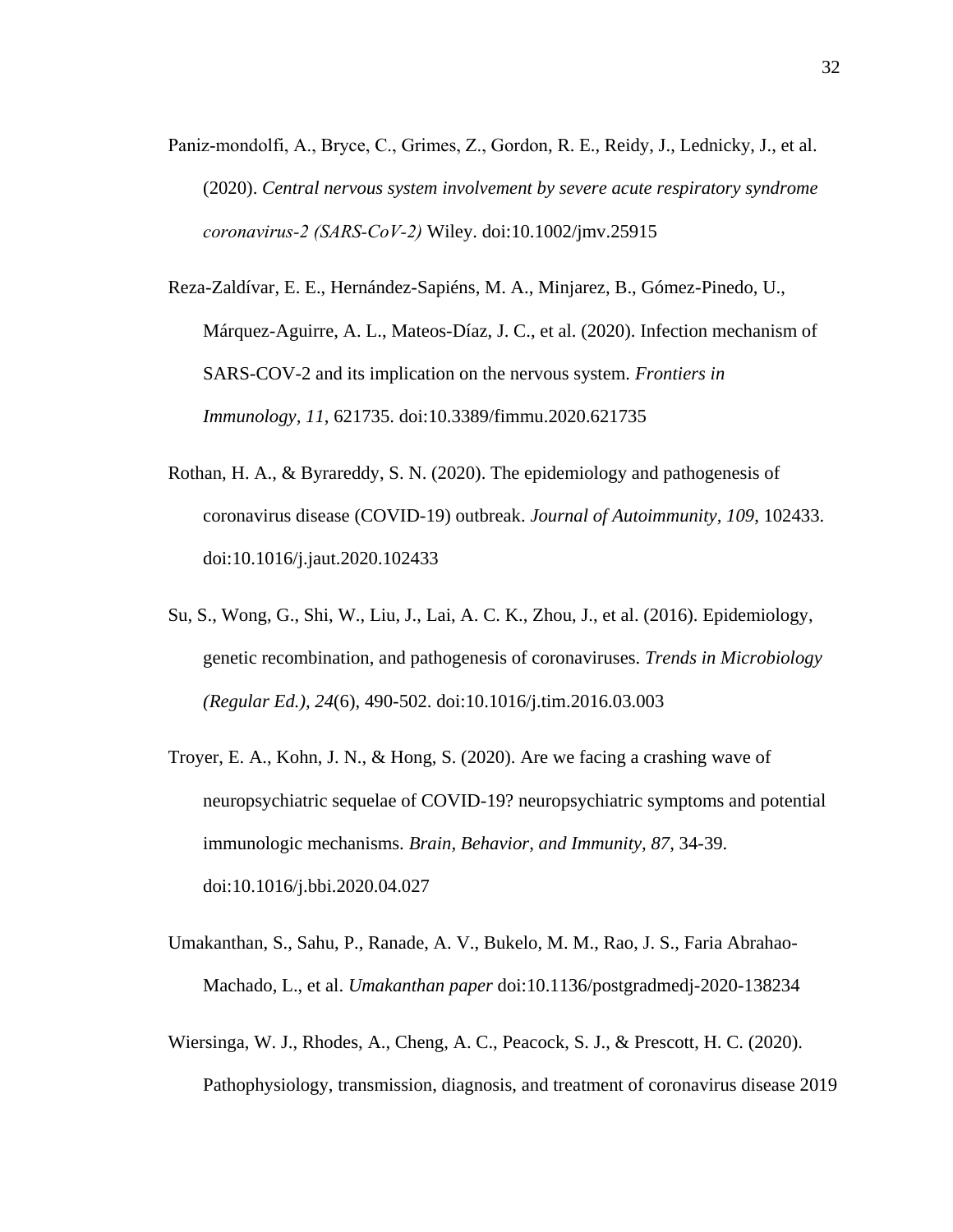(COVID-19): A review. *JAMA : The Journal of the American Medical Association, 324*(8), 782-793. doi:10.1001/jama.2020.12839

- Wu, D., Wu, T., Liu, Q., & Yang, Z. (2020). The SARS-CoV-2 outbreak: What we know. *International Journal of Infectious Diseases, 94*, 44-48. doi:10.1016/j.ijid.2020.03.004
- Wu, Y., Xu, X., Chen, Z., Duan, J., Hashimoto, K., Yang, L., et al. (2020). Nervous system involvement after infection with COVID-19 and other coronaviruses. *Brain, Behavior, and Immunity, 87*, 18-22. doi:10.1016/j.bbi.2020.03.031
- Yachou, Y., El Idrissi, A., Belapasov, V., & Ait Benali, S. (2020). Neuroinvasion, neurotropic, and neuroinflammatory events of SARS-CoV-2: Understanding the neurological manifestations in COVID-19 patients. *Neurological Sciences, 41*(10), 2657-2669. doi:10.1007/s10072-020-04575-3
- Yavarpour-Bali, H., & Ghasemi-Kasman, M. (2020). Update on neurological manifestations of COVID-19. *Life Sciences (1973), 257*, 118063. doi:10.1016/j.lfs.2020.118063
- Ye, Z., Yuan, S., Yuen, K., Fung, S., Chan, C., & Jin, D. (2020). Zoonotic origins of human coronaviruses. *International Journal of Biological Sciences, 16*(10), 1686- 1697. doi:10.7150/ijbs.45472
- Yuki, K., Fujiogi, M., & Koutsogiannaki, S. (2020). COVID-19 pathophysiology: A review. *Clinical Immunology (Orlando, Fla.), 215*, 108427. doi:10.1016/j.clim.2020.108427